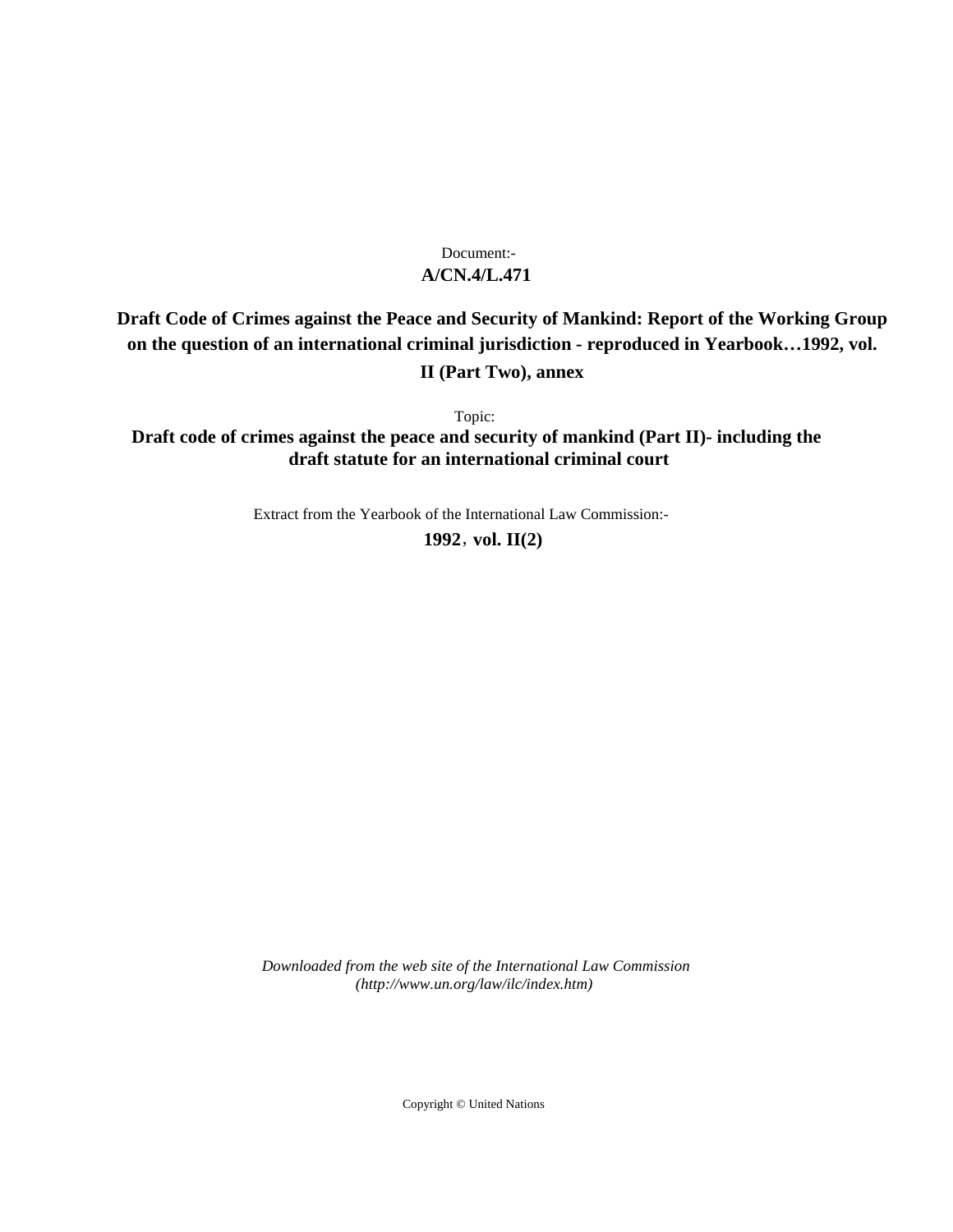#### **Annex**

## **REPORT OF THE WORKING GROUP ON THE QUESTION OF AN INTERNATIONAL CRIMINAL JURISDICTION**

#### **A. Summary and recommendations**

1. General Assembly resolution 46/54 invited the Commission

 $\dots$  to consider further and analyse the issues raised in its report on the work of its forty-second session<sup>1</sup> concerning the question of an international criminal jurisdiction, including proposals for the establishment of an international criminal court or other international criminal trial mechanism in order to enable the General Assembly to provide guidance on the matter...

2. The Commission discussed these issues at its fortyfourth session in the framework of its discussions on the draft Code of Crimes against the Peace and Security of Mankind, and on the basis of the tenth report of the Special Rapporteur, Mr. Doudou Thiam.<sup>2</sup> It then established a Working Group on the question of an international criminal jurisdiction, chaired by Mr. Abdul G. Koroma.<sup>3</sup> The terms of reference of the Working Group were as follows:

To consider further and analyse the main issues raised in the Commission's report on the work of its forty-second session concerning the question of an international criminal jurisdiction, including proposals for the establishment of an international criminal court or other international criminal trial mechanism. In so doing, the Working Group will take into account the issues raised by the Special Rapporteur in part two of his ninth report and in his tenth report as well as the discussions held thereon at the Commission's previous and current sessions. In the light of its consideration and analysis of the various issues within its terms of reference, the Working Group will also draft concrete recommendations on the various issues which it will consider and analyse within the framework of its terms of reference.

3. The Working Group held 16 meetings, at which draft papers prepared by some members of the Group were extensively discussed and revised. The Working Group proceeded throughout on the basis that it had to draft concrete recommendations, and thereby to assist the Commission in discharging the mandate of the General Assembly referred to in paragraph 1.

4. Since the Commission now seeks to go beyond the analysis and exploration of possible options and to adopt concrete recommendations, it was necessary for the Working Group to agree on the basic approach to be adopted. The Working Group agreed on a number of propositions which form the basis of its report to the Commission. They are as follows:

*(a)* An international criminal court should be established by a statute in the form of a treaty agreed to by States parties;

*(b)* In the first phase of its operations, at least, a court should exercise jurisdiction only over private persons as distinct from States:

(c) The court's jurisdiction should be limited to crimes of an international character defined in specified international treaties in force. These should include the crimes defined in the draft Code of Crimes against the Peace and Security of Mankind (upon its adoption and entry into force), but should not be limited to the Code. It should be possible for a State to become a party to the statute without thereby becoming a party to the Code;<sup>5</sup>

*(d)* The court would be essentially a facility for States parties to its statute (and also, on defined terms, other States). In the first phase of its operations, at least, it should not have compulsory jurisdiction, in the sense of a general jurisdiction which a State party to the statute is obliged to accept *ipso facto* and without further agreement;

*(e)* In the first phase of its operations, at least, the court would not be a standing full-time body. On the other hand, its constituent instrument should not be a mere draft or proposal, which would have to be agreed on before the institution could operate. Thus the statute should establish a legal mechanism which could be available to be called into operation as and when required;

*if)* Other mechanisms were suggested and considered, as reflected in part B below;

(g) Whatever the precise structure of the court or other mechanism, it must guarantee due process, independence and impartiality in its procedures.

5. These propositions form the basis for the report, the full text of which is to be found in part B below. The report contains concrete recommendations on the various

<sup>1</sup>  *Yearbook .. . 1990,* vol. II (Part Two), paras. 93-157.

 $2$  For a summary of the discussions, see chap. II, paras. 25-97 above.

<sup>&</sup>lt;sup>3</sup> For full membership, see chap. I, para. 6 above.

<sup>&</sup>lt;sup>4</sup> This is consistent with the approach taken by the Commission in relation to the draft Code of Crimes against the Peace and Security of Mankind, hereinafter the "draft Code". See the report of the Commission on the work of its thirty-sixth session, *Yearbook . .* . *1984,* vol. II (Part Two), see also article 3 of the draft Code as provisionally adopted on first reading by the Commission in 1991, *Yearbook .* . . 7997, vol. II (Part Two), p. 94.

<sup>&</sup>lt;sup>5</sup> This leaves open the question whether any of the offences defined in the Code should fall exclusively within the competence of an international criminal jurisdiction. Some members of the Working Group, at least, believe that the Code is inconceivable without an international criminal jurisdiction, and that it would be desirable, if not essential, to provide that a State party to the Code would thereby accept *ipso facto* the statute of a court.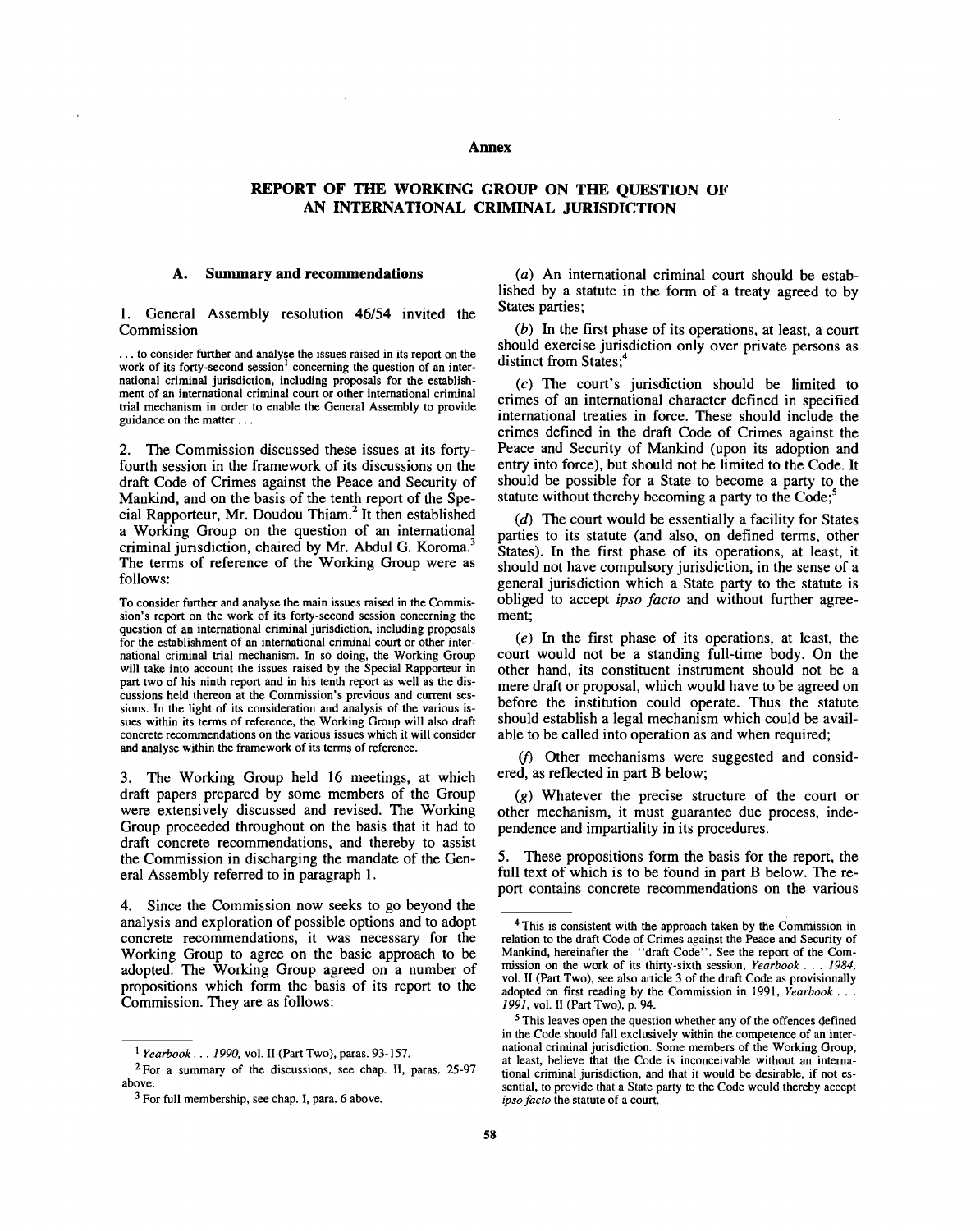issues which the Working Group has considered and analysed within the framework of its terms of reference and in some cases more detailed discussion of various options. The Working Group believes that a structure for an international criminal court, along the lines suggested in the attached report, could provide a workable system. It believes that it could be an appropriate basis for the initial establishment of an international criminal court, if this is judged to be opportune. In that sense, it reiterates the Commission's earlier conclusions (in 1950 and again in 1990) that such a body is feasible.

6. Certain members of the Working Group continue to have doubts whether even a comparatively modest and flexible system of the kind suggested would serve a useful purpose. In their view, the system of prosecution and trial of the accused before national courts is the only realistic method of administration of criminal justice. One member, in particular, believes that it is sufficient at this stage for the international trial mechanism as envisaged to be described in a draft text for use by particular States when required; at this point it could be established by bilateral treaty or even by resolution of a competent international organization.

7. Other members of the Working Group would have preferred to go even further, favouring a more extensive system, including a court with compulsory and exclusive jurisdiction over certain offences. However, they are prepared to accept the proposal outlined in this report, so that the proposed mechanism can at least be given the chance to establish itself and to prove its utility, after which the extension of its jurisdiction and powers may prove easier to achieve and be more acceptable to States.

8. Whatever differences remain in this regard, there is no disagreement on one essential point. The Working Group believes that the phase of preliminary consideration and analysis called for by the General Assembly in 1989 has been completed. It is now for the General Assembly and for Member States to decide whether the Commission should proceed to the detailed work that will be required in drawing up a statute and associated rules of procedure for an international criminal jurisdiction, on the general basis outlined here, or on some other basis.

9. The Working Group accordingly recommends that the Commission should:

*(a)* Accept the attached report in discharge of the mandate of the Working Group;

*(b)* Endorse the basic propositions on which the Working Group has proceeded, as enumerated in paragraph 4 above, and the broad approach to the question of the establishment of an international criminal court or other international criminal trial mechanism as set out in the report;

(c) Report to the General Assembly:

(i) that, with its consideration of the ninth and tenth reports of the Special Rapporteur on the topic of the draft Code of Crimes against the Peace and Security of Mankind and of the report of the Working Group (which would be an annex to the Commission's report), it has completed the task of analysing "the question of establishing

an international criminal court or other international criminal trial mechanism" entrusted to it by the General Assembly in 1989;<sup>6</sup>

- (ii) that its detailed study confirms the view expressed earlier by the Commission that a structure along the lines of that suggested in the Working Group's report could provide a workable system;
- (iii) that further work on the issue requires a renewed mandate from the Assembly, and rather than calling for still further general or exploratory studies, needs to take the form of a detailed project to draft a statute; and
- (iv) that it is now a matter for the Assembly to decide whether the Commission should undertake the project for an international criminal jurisdiction, and on what basis.

#### **B.** *In extenso* **report**

#### **INTRODUCTION**

#### 10. The General Assembly, in resolution 46/54:

*Taking note with appreciation* of the section of the report of the International Law Commission concerning the question of the possible establishment of an international criminal jurisdiction, and noting the debate in the Sixth Committee pertaining to this topic,

 $2.$ 

3. *Invite[d]* the International Law Commission, within the framework of the draft Code of Crimes against the Peace and Security of Mankind, to consider further and analyse the issues raised in its report on the work of its forty-second session concerning the question of an international criminal jurisdiction, including proposals for the establishment of an international criminal court or other international criminal trial mechanism in order to enable the General Assembly to provide guidance on the matter .. .

11. The General Assembly's invitation has a considerable history behind it. This goes back to 1948, when the Assembly invited the Commission

. . . to study the desirability and possibility of establishing an international judicial organ for the trial of persons charged with genocide or other crimes over which jurisdiction will be conferred upon that organ by international convention.

In 1950 the Commission concluded, after its initial study of the question, that the establishment of an international criminal court was both "desirable" and "possible". Thereafter the issue was dealt with by several ad hoc committees, which produced and revised a draft statute for an international criminal court.<sup>9</sup> Consideration of a

<sup>1. ..</sup> .

<sup>6</sup> See footnote 10 below.

<sup>&</sup>lt;sup>7</sup> See General Assembly resolution 260 B (III). The history of the Commission's consideration of the matter and of previous United Nations efforts in the field is fully described in *Yearbook ... 1990,* vol. II (Part Two), paras. 96-100 and 103-115 respectively.

<sup>8</sup> See *Yearbook ... 1950,* vol. II, pp. 378-379, document A/1316, paras. 128-145; see also *Yearbook ... 1949,* p. 283, paras. 32-34.

<sup>&</sup>lt;sup>9</sup> See report of the Committee on International Criminal Jurisdiction, *Official Records of the General Assembly, Seventh Session, Supplement No. 11* (A/2136) and "Report of the 1953 Committee on International Criminal Jurisdiction, 27 July-20 August 1953", ibid., *Ninth Session, Supplement No. 12* (A/2645), annex.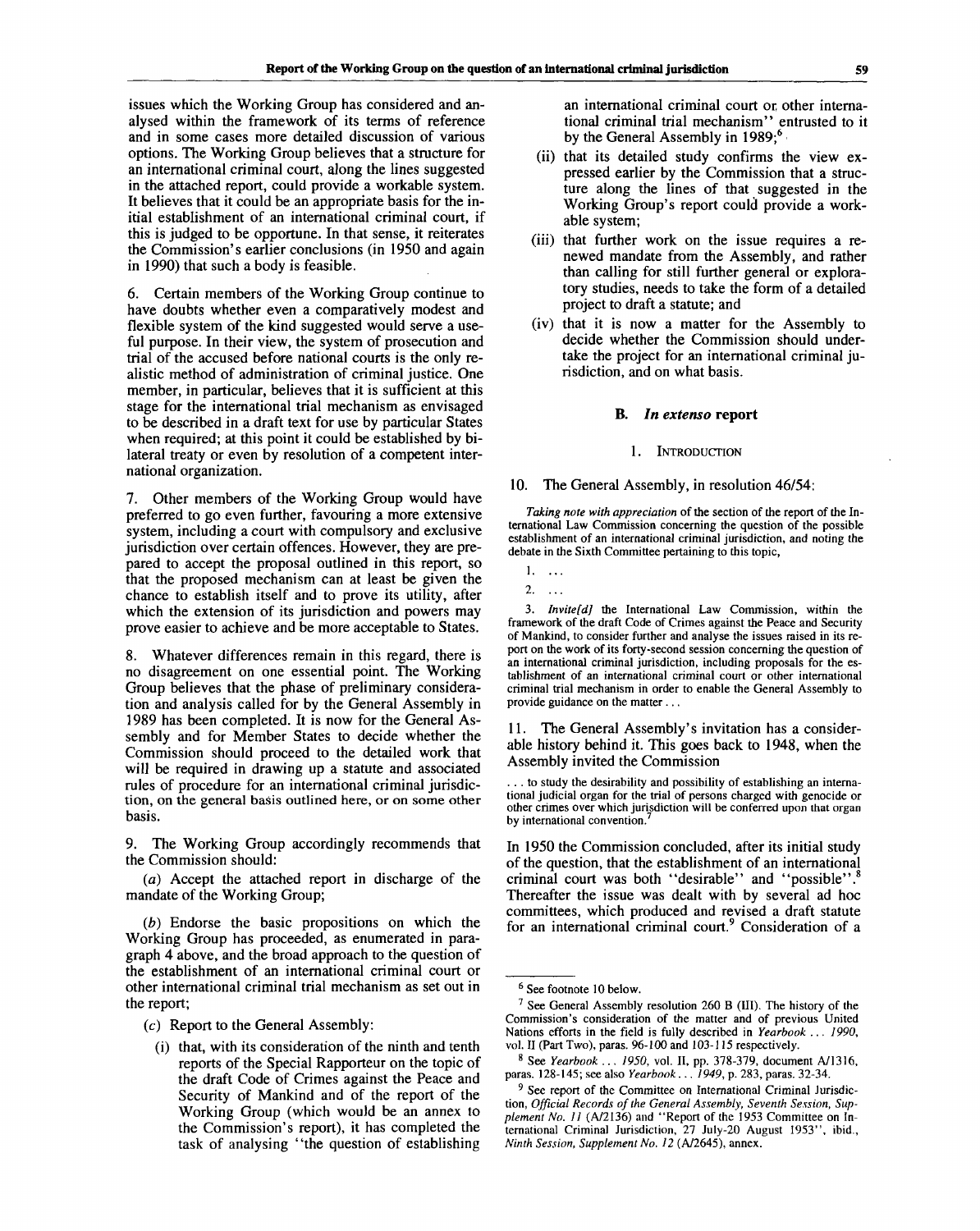draft statute was, however, deferred until some conclusion could be reached on the pending issues of the Definition of Aggression and the draft Code of Offences against the Peace and Security of Mankind.

12. In 1989, in the changing international climate, the General Assembly again specifically requested the Commission

. . . when considering .. . the item entitled ' 'Draft Code of Crimes against the Peace and Security of Mankind", to address the question of establishing an international criminal court or other international criminal trial mechanism with jurisdiction over persons alleged to have committed crimes which may be covered under such a code of crimes, including persons engaged in illicit drug trafficking in narcotic<br>drugs across national frontiers drugs across national frontiers, ...

The specific reference to international drug trafficking was the result of a proposal from Trinidad and Tobago, which had called for an international court or other mechanism to assist States in dealing, *inter alia,* with that problem.<sup>1</sup>

13. In response to the General Assembly's request, the Commission, at its forty-second session in 1990, gave extensive consideration to the issue, within the context of its work on the draft Code. After a general debate, a Working Group was established. Following its adoption by the Commission, the Group's report was incorporated in the Commission's report to the General Assembly.<sup>12</sup> The report surveyed various issues involved in the establishment of an international criminal court (jurisdiction and competence *ratione materiae* and *ratione personae;* whether it should have exclusive, concurrent or only review jurisdiction; the submission of cases; institutional structure; composition; mode of prosecution; legal force and implementation of judgements, and the financing of the court). In its survey of these issues, the Commission did not indicate any preference for one particular solution over another. However, the report did record that the Commission had reached

... broad agreement, in principle, on the desirability of the establishment of a permanent international criminal court to be brought into relationship with the United Nations system, although different views were expressed as to the structure and scope of jurisdiction of such a court.<sup>13</sup>

14. These "different views" involved the choice between three very different models of criminal jurisdiction: *(a)* a court with exclusive jurisdiction over specified crimes, *(b)* a court having concurrent jurisdiction with national courts, and  $(c)$  a court having only review competence. The three models were presented for discussion by the General Assembly, without the Commission indicating any preference.<sup>14</sup>

15. The Commission returned to the question during its forty-third session, in 1991. As an aid to its discussion, it had before it a study of certain issues by the Special Rapporteur on the draft Code, Mr. Doudou Thiam, in

part two of his ninth report.<sup>15</sup> In that report the Special Rapporteur pointed out that the Commission had not been asked by the General Assembly to draft a statute for an international criminal court, and that the Assembly had as yet expressed no preference for any of the three models of an international criminal jurisdiction. Nor had it expressed any preference for any version of an international criminal jurisdiction over the present system based on national courts with universal jurisdiction over certain offences of an international character. None the less, he raised two issues in the form of possible draft provisions. These dealt with the jurisdiction of the proposed court and the requirements for the institution of proceedings. The Special Rapporteur did this not with a view to having the draft articles submitted to the Drafting Committee as part of a project to draft a statute for an international criminal court, but in order to stimulate and clarify debate on the underlying question of the possibility of establishing an international criminal court —essentially the same question that had been asked of the Commission by the Assembly in 1948. During the debate, members of the Commission expressed a wide range of views on the possible draft provisions.<sup>16</sup>

16. Views on the issues were also canvassed by the Sixth Committee in its debate on the Commission's reports on its forty-second and forty-third sessions but no conclusion was reached, nor did any clear preference emerge for any one of the possible models outlined by the Commission in  $1990$ .<sup>17</sup> That position is reflected in the wording of General Assembly resolution 46/54, with its call for further analysis and consideration of the issue (see para. 13 above).

17. An important stage in the Commission's work was reached in 1991 with the adoption on first reading of the draft Code of Crimes against the Peace and Security of Mankind. As adopted, that draft Code is intended to be applied by national courts, but article 6 (which deals with the obligation on States parties to try or extradite persons accused of crimes against the peace and security of mankind) provides:

3. The provisions of paragraphs 1 and 2 do not prejudge the establishment and the jurisdiction of an international criminal court.

Article 9, which elaborates on the principle *non bis in idem,* also contemplates the possible establishment of an international criminal court.

18. The Special Rapporteur in his tenth report<sup>18</sup> discussed in some further detail the issue of the possible es-

<sup>&</sup>lt;sup>10</sup> General Assembly resolution 44/39, para. 1.

<sup>11</sup>  *Official Records of the General Assembly, Forty-fourth Session, Annexes,* vol. II, agenda item 152, document A/44/195.

<sup>12</sup>  *Yearbook... 1990,* vol. II (Part Two), paras. 93-157.

<sup>&</sup>lt;sup>13</sup> Ibid., para. 155.

<sup>&</sup>lt;sup>14</sup> Ibid., paras. 156-157.

<sup>1. ..</sup> .

 $2. \ldots$ 

<sup>15</sup> See *Yearbook* . . . *1991,* vol. II (Part One), document A/CN.4/435 and Add.l.

<sup>&</sup>lt;sup>16</sup> The Commission decided that it would continue at forthcoming sessions to consider the issue of an international criminal court or other international criminal trial mechanism. For a summary of the debate, see *Yearbook ... 1991,* vol. II (Part Two), paras. 106-165 and 175.

<sup>&</sup>lt;sup>17</sup> See Topical summary, prepared by the secretariat, of the discussion held in the Sixth Committee of the General Assembly during its forty-fifth session (A/CN.4/L.456, paras. 119-186) and forty-sixth session (A/CN.4/L.469, paras. 217-255).

<sup>18</sup> See *Yearbook... 1992,* vol. II (Part One), document A/CN.4/442.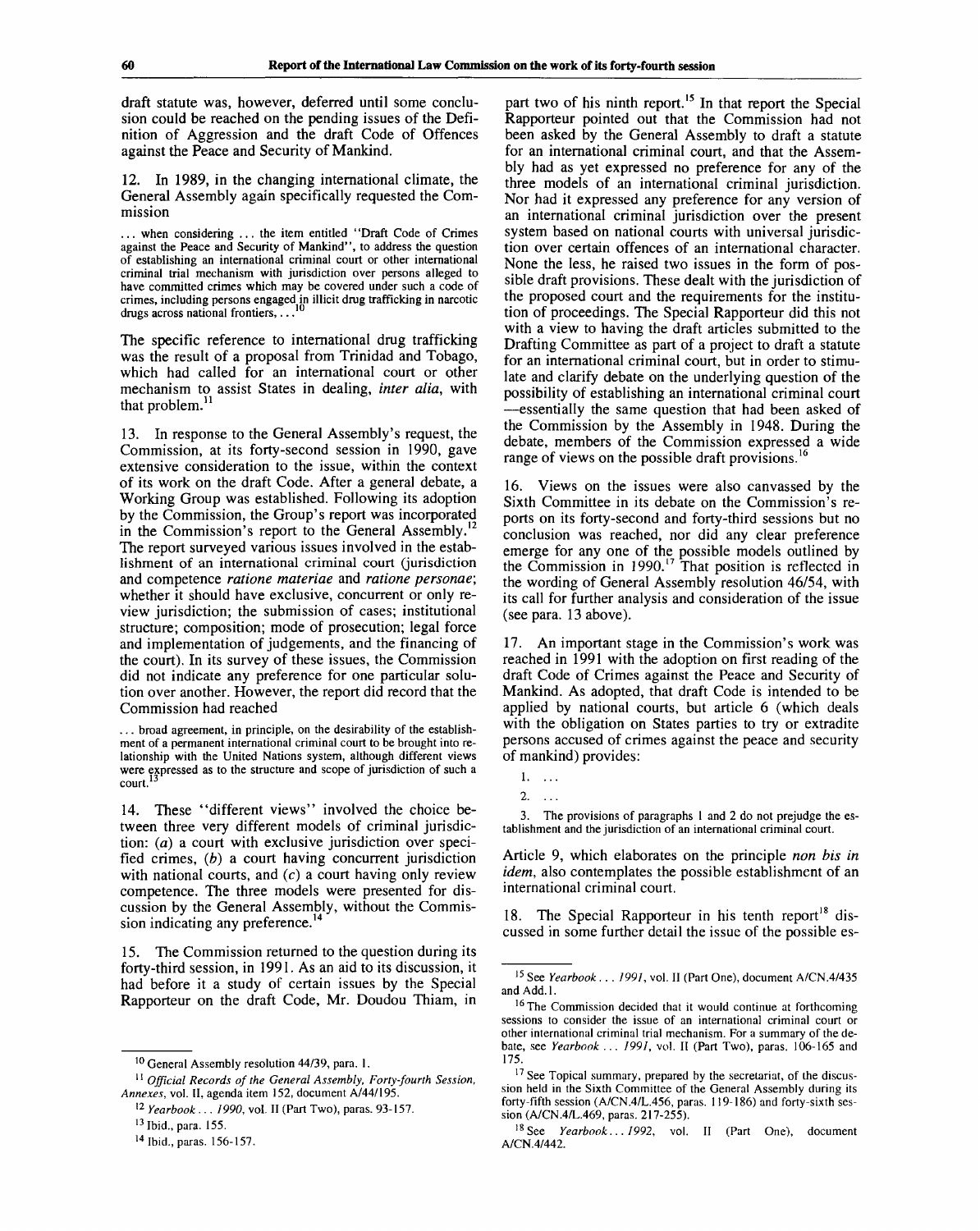tablishment of an international criminal jurisdiction. Part one dealt with certain objections to such a jurisdiction. Part two went on to consider certain specific issues which would arise in the course of establishing such a jurisdiction, namely the law to be applied, the jurisdiction of the court *ratione materiae,* complaints before the court, proceedings relating to compensation, the handing over of the subject of criminal proceedings to the court and its relationship to extradition, and the question of appeals (under the heading of "the double-hearing principle"). A number of draft proposals were put forward, again with the intention of stimulating debate rather than for referral to the Drafting Committee.

19. These proposals were discussed by the Commission during the first three weeks of the session, and met with a diverse response. It is not necessary to summarize the debate here, except to say that the proposal for the court to have exclusive jurisdiction over a range of offences<sup>19</sup> proved controversial (although it was not without supporters). As in previous years, there were some who were opposed to any version of an international criminal jurisdiction at all, while others favoured a permanent full-time court with extensive jurisdiction over the crimes defined in the draft Code, and possibly other international offences. There was a substantial body of opinion within the Commission which favoured exploring a more flexible and limited trial mechanism. This could be available to States in situations where it was needed, but would require neither an extensive prior commitment on the part of States, nor an expensive new structure to be established by the United Nations. By contrast there was little support for the third option proposed in the 1990 report of an international court with powers of review over national courts (see para. 31 below).

20. Following the discussion of the Special Rapporteur's tenth report in plenary, it was decided to set up a Working Group on an international criminal jurisdic- $\mu$ <sub>10</sub>

21. The Working Group at its first meeting agreed that it was necessary to give a direct answer to the question whether the establishment of an "international criminal court or other international criminal trial mechanism" was "possible"<sup>21</sup> The Commission had, in the report on its forty-second session and through the successive reports of the Special Rapporteur, provided an extensive discussion of the issues, without committing itself to the

feasibility or desirability of particular solutions. It was time to go further, but the question of the possibility of a court or other international trial mechanism could not be answered in the abstract. It required an analysis of certain major questions which had to be resolved before the establishment of such a court or mechanism could be contemplated, and an indication of the preferred approach to these issues. Only in that way could the Commission respond adequately to the General Assembly, and the Assembly thereby be in a position to provide guidance to Member States in their subsequent discussion of the matter.

22. The Working Group thus concluded that its report should first outline the basic arguments which have been made in favour of some kind of court or other mechanism, and then proceed to analyse the more important specific issues that have to be faced before such a body can be established. The Working Group initially identified five "clusters" of specific issues of this kind, as follows:

*(a)* the basic structure of a court or of the other options for an "international trial mechanism";

*(b)* the system of bringing complaints and of prosecuting alleged offenders;

 $(c)$  the relationship of the court to the United Nations system, and especially to the Security Council;

*(d)* the applicable law and procedure, and especially the issue of ensuring due process for the accused;

*(e)* how to bring defendants before a court; the relationship between this process and extradition; international judicial assistance to proceedings before a court; and the implementation of sentences.

Papers were prepared by members of the Working Group on each of these "clusters" and, in addition, some members of the Working Group provided short papers on specific issues.

23. As work proceeded, relationships between issues in the different "clusters" became clearer and it emerged that internal sub-categorization of issues was a somewhat artificial exercise. Accordingly, this report seeks to deal sequentially with the basic issues identified by the Working Group, and to provide a sufficient indication of its preferred approach or of possible alternatives. A balance has had to be struck: the report seeks to give a sufficient indication of possible solutions, without going into excessive detail or dealing with particular points which are not essential to any overall scheme. In some cases the Working Group has done no more than outline the range of solutions, without indicating a preference for one over another. The aim throughout has been to provide enough information and argument to enable a judgement to be made as to whether and how to proceed.

Thus, this report begins with an outline of the basic arguments which underlie calls for an international criminal court (sect. 2). Sections 3-6 then deal in turn

<sup>&</sup>lt;sup>19</sup> Specifically, the offences over which exclusive jurisdiction was contemplated were genocide, systematic or mass violations of human rights, apartheid, illicit international drug trafficking, seizure of aircraft and kidnapping of diplomats or internationally protected persons.

 $20$  For the composition of the Working Group, see chap. I, para. 6 above and for the terms of reference, see para. 1 of this annex.

<sup>21</sup> The Special Rapporteur defined *possibilite* for this purpose as requiring the Working Group to consider the various objections raised to an international criminal court or other mechanism and to show *qu 'il n 'y a pas de difficultes insurmontables au plan juridique.* He distinguished this from the question of *opportunite:* the question of whether such a court or other mechanism is opportune is not a matter for the judgement of the Commission, but for the political judgement of the General Assembly. The Working Group agrees with this definition of its task.

 $^{22}$  In this report, the term "court" should be understood to include other forms of international criminal trial mechanism. The range of possibilities raised by the term "international criminal trial mechanism" is discussed in paras. 81-95 below.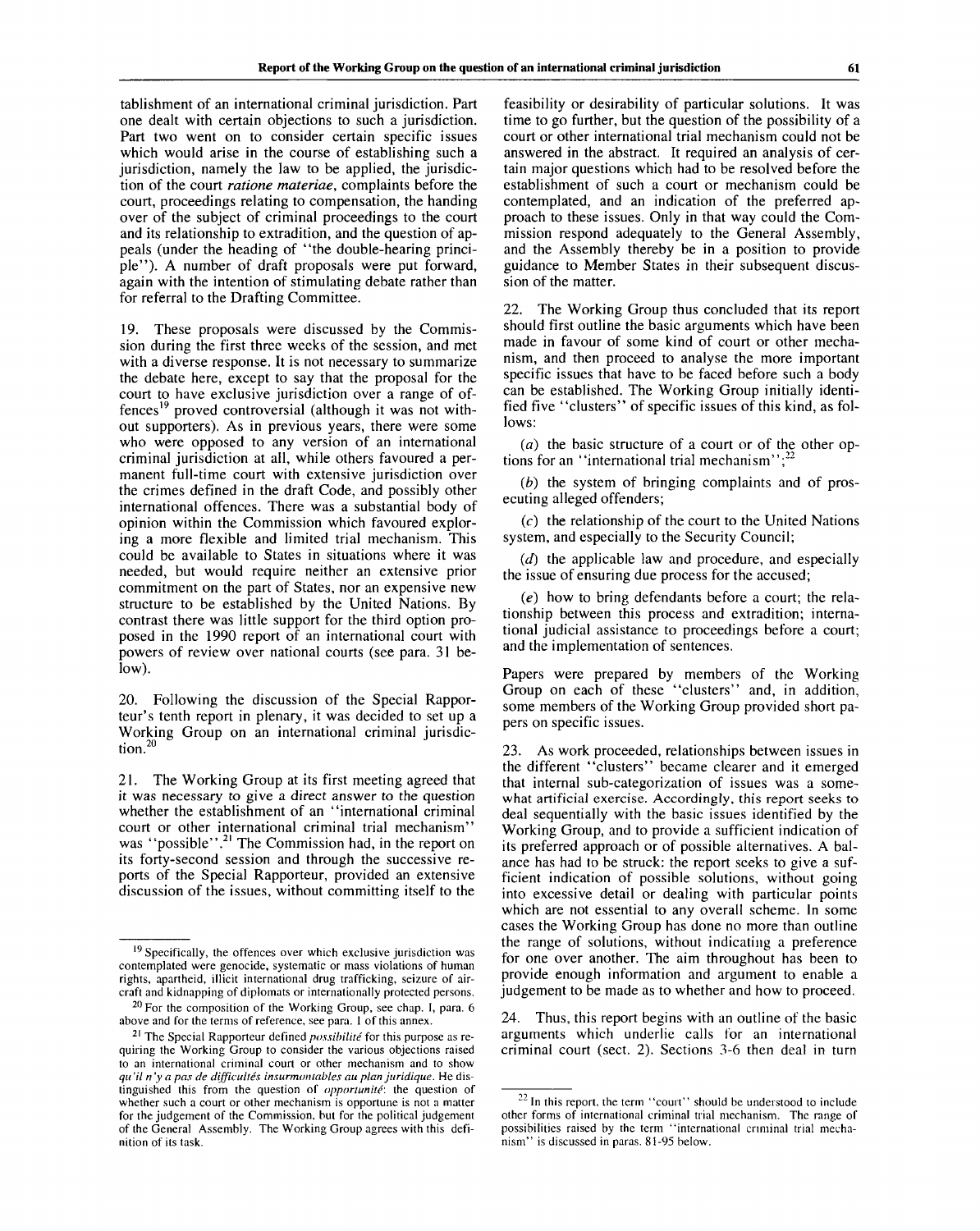with various categories of issues: structural and jurisdictional issues (sect. 3); the question of an "international criminal trial mechanism" other than a court (sect. 4); questions of applicable law, penalties and due process (sect. 5); and the issues involved in bringing defendants before the court (sect. 6).

#### 2. GENERAL ARGUMENTS RELATING TO AN INTERNATIONAL CRIMINAL COURT

25. In any consideration of this issue, it is necessary to start from the fact that the normal and natural setting for criminal trials of individuals has always been the national criminal trial courts of States. The extensive system of international treaties dealing with crimes of an international character (war crimes, aircraft hijacking, terrorism, hostage-taking, and the like) proceeds from this basis. With few exceptions,<sup>23</sup> this body of treaties assumes that trial in a national court is the norm, and seeks to facilitate such trial, for example by conferring universal jurisdiction on the courts of all States.

26. However, that is not the only possible solution, and it has run into difficulties in certain special cases. Hence the debate on the need for an international criminal court of some kind, a debate which has continued for many years (see para. 11 above). It is not necessary here to deal with the various arguments in great detail, but some discussion of them is necessary to provide a background for the Working Group's consideration of the specific issues that need to be resolved before an international criminal court can be established, and to explain what underlies its approach to those issues.

#### (a) *The arguments for a court*

27. The case for some international jurisdictional mechanism starts from the fact that since 1945 there have been notorious cases of crimes against humanity that have gone unpunished. It has proved extremely difficult to bring the offenders to justice, and the lack of any alternative forum at the international level has exacerbated these difficulties. One reason for the difficulty is that, in many cases, serious crimes against peace or humanity have been committed by individuals who were at the time members of the Government of a State. It discredits the norms of international law if they are never enforced: for example, as far as the Working Group is aware, there has never been a prosecution for genocide under the Convention on the Prevention and Punishment of the Crime of Genocide since that Convention was concluded, despite the fact that there have been notorious cases of genocide during that time. Similarly, the proposition that superior orders, or the official position of a person as Head of State or member of a Government, should be no defence to an accusation of a crime under international law is discredited if the perpetrators are never brought to justice.

28. Thus, an international trial jurisdiction for certain kinds of offences arising in special circumstances has been identified as the main requirement. Situations where an international trial system might prove useful include the following:

*(a)* cases where trial in an international tribunal is the only forum that the relevant parties can agree on as appropriate for trial: this may be so, for example, where the nationals of a particular State are charged with a serious offence in which the State itself is alleged to have been implicated;

*(b)* cases where the State having custody of the accused is under threat, of further acts of terrorism, for example, if it proceeds with the trial, or where the criminal justice system of a small State is overwhelmed by the magnitude of a particular offence;

 $(c)$  cases where the alleged criminals, who were formerly members of the Government of a particular State, committed the alleged offences in that capacity, and the successor Government is unwilling or unable to try them, for whatever reason, or would prefer an international trial because of its greater legitimacy in the circumstances.

In some of these cases, there is no effective prospect of trial in any national court. In others, there may be perceived problems with the legitimacy or fairness of trial in a given national court, or even with trial in any such court.

29. One response to these arguments is to suggest that an ad hoc court or tribunal can be established, after the event, to deal with such cases. Although the criticism of retroactivity is levelled at ad hoc courts, proponents of this solution argue that that criticism is not justified. Article 15, paragraph 1, of the International Covenant on Civil and Political Rights states that

No one shall be held guilty of a criminal offence on account of any act or omission which did not constitute a criminal offence, under national or international law, at the time when it was committed.

It does not prohibit "retroactive" changes in procedures. Proceedings before an ad hoc international criminal court would relate to offences defined by international treaties in force at the time the offence was committed, and they are accordingly not prohibited by that article.

30. But there are other difficulties with the idea of creating ad hoc courts. To set up an ad hoc mechanism at the international level to deal only with a single offence after the offence has been committed has certain disadvantages. It takes some time to create an international court, whereas the need for such a court may arise suddenly and unexpectedly. The publicity that is likely to be involved in establishing an ad hoc tribunal after the event may appear to prejudge the outcome of the trial. Above all, disagreement on the important legal and procedural issues which need to be resolved may prevent a court from being created at all.

31. Another solution which is sometimes suggested is that an international criminal court should be a court of review only, rather than a trial court. In other words, its function would be to review decisions of national courts dealing with crimes of an international character. As

<sup>&</sup>lt;sup>23</sup> Both the Convention on the Prevention and Punishment of the Crime of Genocide (art. VI) and the International Convention on the Suppression and Punishment of the Crime of Apartheid (art. V) envisage the possibility of an international criminal jurisdiction, but without providing for its establishment.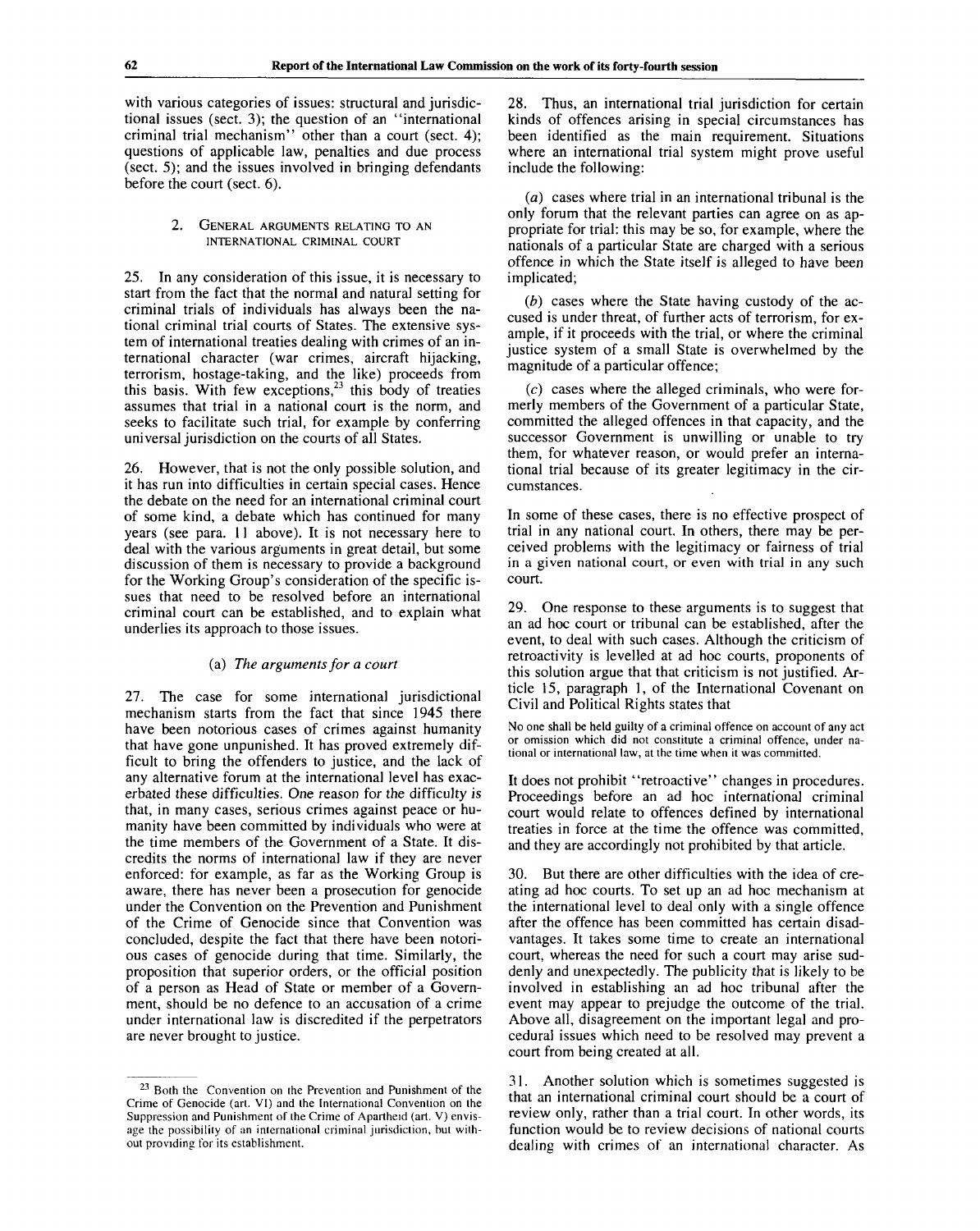noted in paragraph 5 above, such a system of review was suggested by the Commission in 1990 as one of three possible models. However, in subsequent debate many members opposed this idea. They stressed the difficulties of creating an effective system of review of national court decisions by an international court, and the duplication of the function of national appeal courts that would be involved. The Special Rapporteur, in his tenth report, proposed a possible draft provision on jurisdiction of the court *ratione materiae,* specifically excluding a court from acting as a court of appeal against decisions of national courts.<sup>24</sup> That view was supported by many members of the Commission (although there were doubts whether such a provision was necessary, since an international review jurisdiction would not exist unless specifically created).

32. In the view of the Working Group, the case for an international criminal court is essentially a case for a trial court, rather than an appellate or review body. Controversies surrounding allegations of serious international crimes are likely to be controversies about the facts—especially if the offences in question have already been carefully defined by international treaties in force. In criminal cases, facts are essentially found at trial rather than on appeal or review—especially if such appeal or review is to occur after existing national procedures have been exhausted, that is to say at third or fourth remove from the trial itself.

#### (b) *The arguments against a court*

33. On the other hand, some members of the Commission expressed serious reservations about the possibility of any form of international criminal court. Those reservations were shared, to varying degrees, by certain members of the Working Group.

34. One important motive for such reservations is simply scepticism. According to this view, international agreement on a court, other than on a purely ad hoc basis, is most unlikely. The factors weighing against such agreement are the very factors which underlie the comparative failure of the system of universal jurisdiction over crimes such as genocide. States are unwilling to take the responsibility for prosecuting offences under a principle of universal jurisdiction, except in very special cases. In the exceptional cases where they do wish to assert jurisdiction, this is because their interests (or those of their nationals) are involved, and it is precisely in those cases that they will be unwilling to accept the jurisdiction of an international tribunal in place of their own courts.

35. In support of their position, these members point to the meagre record of international trials. Such trials have only occurred in the quite exceptional circumstance of the unconditional defeat of an enemy State whose officials had committed crimes, including crimes against hu-

manity, on an appalling scale. That situation is most unlikely to recur: if it does recur, it can be dealt with through an ad hoc tribunal. In all other cases, States will not agree to the trial of officials, or former officials, in circumstances which may reflect badly on the State or even engage its international responsibility. The most that can usefully be done in advance would be to produce some form of draft treaty, or draft guidelines, which could be used in that (unlikely) eventuality. To go further than that would distract attention from more important tasks, including the prevention or settlement of the disputes which may bring in their wake serious crimes against humanity.

36. Another argument against an international court is based on the sheer number of technical difficulties involved. Such problems arise at every stage of the process, from the apprehension and handing over of suspects to theimplementation of sentences. Particular problems, taken individually, may be soluble; taken together they may present a substantial barrier to the establishment of a court, and involve the risk that, even if such a court is constituted, it will not function as intended.

#### (c) *Other possibilities*

37. So far the focus has been on the possibility of an international criminal jurisdiction in the form of a trial court, but another possibility was raised by one member of the Working Group. According to this view, it is unrealistic to seek to establish a duplicate form of trial court at the international level, with all the difficulties this entails. Instead there is a need to strengthen national courts, to enable them to deal more effectively with crimes of an international character. The present system of treaties defining international crimes is defective in that it merely confers concurrent universal jurisdiction on State courts without doing anything more to assist them in handling what will, often, be highly charged accusations, difficult to establish and with serious implications for the international relations of the forum State.

38. Thus, it was suggested that the focus should be on reinforcing national criminal justice systems to meet the responsibilities envisaged, but often not fulfilled, by the relevant international treaties. In addition to the general mechanisms of international judicial assistance in criminal cases, a number of other possibilities were suggested. One example was a form of preliminary ruling procedure, analogous to that under article 177 of the Treaty establishing the European Economic Community.<sup>25</sup> This would allow a body such as ICJ to give its opinion on issues of international law or treaty interpretation arising, or likely to arise, in the course of a trial in a national court for an offence of an international character.

#### (d) *The Working Group's general approach*

39. These other possibilities will be considered in more detail in section 4 below (see paras. 81-95), in the course of its discussion of the possibilities for an international

<sup>&</sup>lt;sup>24</sup> Paragraph 3 of the draft provision read:

<sup>&</sup>quot;The court shall not be competent to hear appeals against decisions rendered by national jurisdictions.'

In his commentary, the Special Rapporteur expressed the view that a right of appeal against decisions rendered by the highest national jurisdictions would be incompatible with State sovereignty.

**<sup>25</sup>** *Treaties establishing the European Communities* (Luxembourg, Office for Official Publications of the European Communities, 1987), vol. 1, p. 377.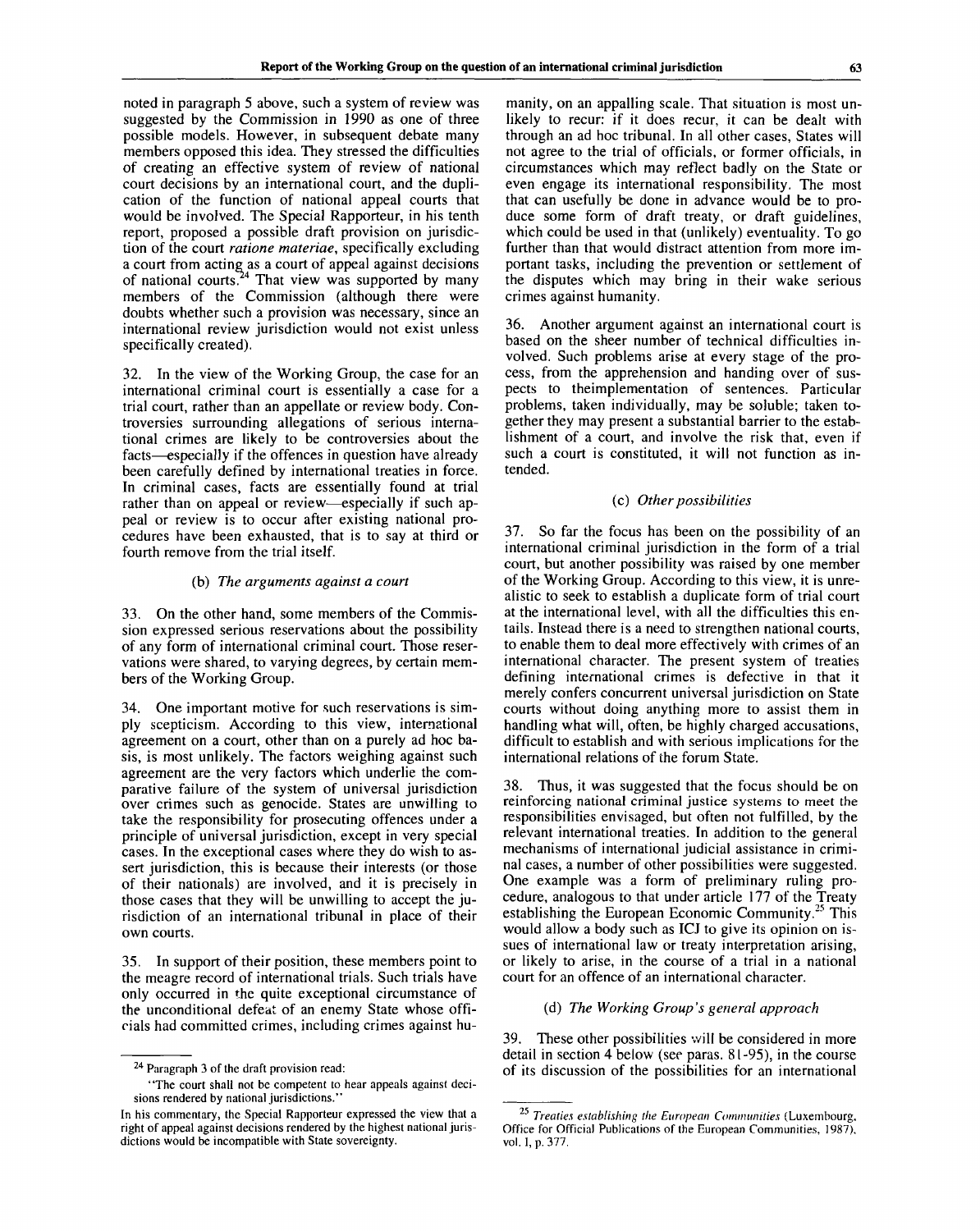criminal trial mechanism other than a court, but there is no denying that the focus of international concern so far has been on some fully international system of criminal trial jurisdiction. In the cases envisaged, the problem is not that national courts are working improperly or are misconstruing the provisions of international treaties or the meaning of general international law. The problem is that such courts, and the system of national jurisdiction generally, seem ineffective to deal with an important class of international crime, especially State-sponsored crime or crime which represents a fundamental challenge to the integrity of State structures. Reinforcing national criminal justice systems is not likely to address this need.

40. So far as the more general argument based on scepticism is concerned (see paras. 33-35 above), the majority of the Working Group does not deny that there are grounds for scepticism, or that the operation of an international criminal court is likely to be an exceptional rather than a regular occurrence. But the task of constructing an international order, an order in which the values which underlie the relevant rules of international law are respected and are made effective, must begin somewhere. Although the solution to these problems cannot rely solely, or even mainly, on a system of individual criminal responsibility, it is a necessary part of an overall solution. Unless responsibility can be laid at the door of those who decide to commit heinous crimes of an international character, the suppression of those crimes will be that much more difficult. As to the technical problems referred to in paragraph 36, while it cannot be denied that such problems exist, the analysis in this report suggests that they can be solved, and the view of most members of the Working Group is that it is worthwhile trying to do so.

41. There is thus a case for some form of international criminal process going beyond what exists at present. But while affirming that this is so, the Working Group also believes that any attempt to establish a workable international trial system must start from a modest and realistic base. Criminal justice systems at national level are expensive and complex, and it would be difficult and very expensive to replicate such systems at the international level. This is particularly so since the assertion of international criminal jurisdiction has so far been extremely rare. There is no body of international experience of the exercise of criminal jurisdiction to call on, such as was available in the field of international arbitration when PCIJ and its successor, ICJ, were set up. In these circumstances it is better to seek to establish a flexible facility at the international level, available in case of need. It should not involve creating an expensive apparatus which may, in the event, be little used.

42. For these reasons, the Working Group was in general agreement that a court would be essentially a facility for States parties to its statute (and possibly, on defined terms, for other States). Certain conclusions follow from this basic approach. Thus, an international court should not have compulsory jurisdiction, in the sense of a general jurisdiction which a State party to the statute is obliged to accept *ipso facto* and without further agreement. Nor would it have exclusive jurisdiction, in the sense of a jurisdiction which excludes the concurrent ju-

risdiction of States in criminal cases.<sup>26</sup> It should not be a full-time body, but rather an established structure which could be called into operation when required. It would thus have the advantage of existing as a legal entity, able to function if and when needed, without having the disadvantage of being a costly body with a permanent staff which might not be called upon to act from one year to the next.

43. The discussion in the following sections of the report proceeds on this basis. According to this approach, the facility which the court is to provide is at the lower end of the scale of possibilities or of the proposals that have been made. This is not because more far-ranging proposals lacked attraction, at least for some members of the Working Group. It is because most members of the Working Group were convinced that the effective choice is between a court which is a flexible and supplementary facility for States, and no court at all. More far-ranging proposals may be made at a later stage, if and when a modest and flexible entity has been established and has proved its worth in practice.

## 3. STRUCTURAL AND JURISDICTIONAL ISSUES

44. This section of the report deals with the basic structural and jurisdictional issues that need to be addressed if an international criminal court is to be established. The main issues identified by the Working Group, which will be dealt with in turn, are as follows:

*(a)* The method by which a court is to be established;

*(b)* The composition of a court;

(c) The ways by which a State might accept the jurisdiction of a court;

*{d)* The jurisdiction *ratione materiae* of a court;

*(e)* The jurisdiction *ratione personae* of a court;

*if)* The relationship between a court and the Code;

*(g)* Possible arrangements for the administration of a court (and in particular its relationship to the United Nations system).

## (a) *The method by which a court is to be established*

45. Although other methods have sometimes been proposed for the establishment of an international criminal court, such as by resolution of the General Assembly or the Security Council, the normal method of setting up an international institution is by a treaty agreed to by States parties. Where that institution is to be part of the United Nations system, additional steps may have to be taken, but initially the necessary structure needs to be agreed on by States. This should apply here: an international criminal court should have its own statute in treaty form. No other method would ensure a sufficient degree of international support for it to work effectively.

 $26$  This leaves open the question whether in the case of certain very special offences (for example, aggression) trial in an international criminal court should be the only option (see para. 74 below).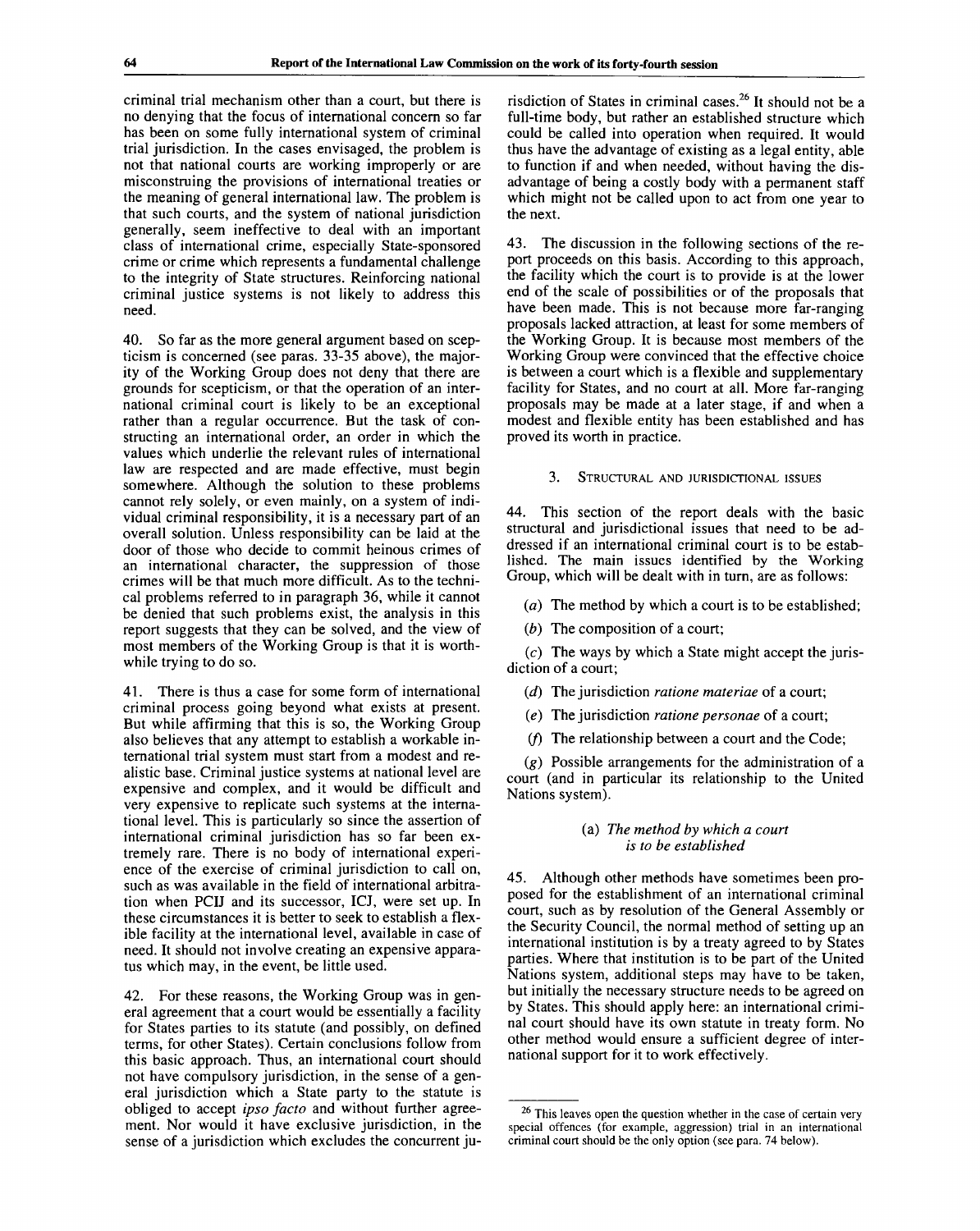## (b) *The composition of a court*

46. The Working Group believes that a court should not be a full-time body, but an established structure which can be called into operation when required. Thus the court would be constituted according to a procedure determined by its statute, on each occasion that it was required to act. This would substantially reduce the costs, and also help to ensure that suitably qualified people were available to act as judges.

47. Some members of the Working Group stressed that to be fully effective in the long term an international court should be composed of full-time judges. This enables the formation of a committed and knowledgeable group with a collective understanding of the aims and working methods of the court. It is also the best way of achieving genuine independence. Indeed, that view is shared by the Working Group as a whole. However, all members of the Working Group acknowledge that the costs which would be involved would not justify the appointment of full-time judges, especially in the first phase of operation of a court. It is necessary to ensure in other ways that the judges of a court possess the necessary qualities.

48. In the Working Group's view, there are two main requirements for judges of an international criminal court. The first is independence and impartiality. The second is the possession of appropriate qualifications and experience, specifically experience in the administration of criminal justice and knowledge of international criminal law (that is to say, knowledge of the provisions of international law relating to criminal jurisdiction, and of the various treaties defining crimes of an international character). In any selection process it needs to be borne in mind that, while substantive legal issues will arise, at trial level factual and procedural issues will be preponderant. Any system for the selection of judges to conduct a trial should be such as to ensure both their impartiality and their competence in this sense.

49. The precise details of such a system do not have to be worked out here. The selection system could be based simply on nomination by a State party to the statute, or could require an election among nominees, presumably an election by the States parties to the statute, or one held under the auspices of the General Assembly. The Working Group simply suggests the following as one possible and workable arrangement. It does so in order to demonstrate that the various problems can be overcome without having to create an expensive full-time judiciary in the initial stages of the establishment of a court.

50. It is suggested that each State party to the statute would nominate, for a prescribed term, one qualified person to act as a judge of the court. To qualify, candidates would have to hold or have held judicial office on the highest criminal trial court of a State party, or be otherwise experienced in penal law (including, where possible, international penal law). States parties would undertake to make judges reasonably available to serve on the court. The States parties would elect by secret ballot, from among the judges so nominated, a person to act as

president of the court for a prescribed term, and four other judges who, with the president, would constitute a "bureau" for the court. When a court was required to be constituted, the "bureau" would choose five judges to constitute the court, and in so doing would take into account prescribed criteria, such as the nationality of the accused. Under the statute, judges of the court would, of course, act independently of any direction or control of their State of origin.

51. One suggestion that was made involved a slight qualification to this basic idea, without departing from the proposition that a court of full-time judges is impractical and unnecessary at this stage. According to this idea, the president of the court alone would act in a fulltime capacity, since it would fall to the president to oversee such administrative tasks as had to be performed, to head the "bureau" and generally to represent the court. Associated with this idea is the possibility that the "bureau" could play a role in drawing up, with the agreement of the other judges, procedural rules of court, and possibly also rules of evidence, just as the judges of ICJ make and modify the rules of that Court.

## (c) *The ways by which a State might accept the jurisdiction of a court*

52. As noted above, the Working Group believes that such an international court should not have compulsory jurisdiction, in the sense of a general jurisdiction which a State party to the statute is obliged to accept *ipso facto* and without further agreement. By becoming a party to the statute a State would accept certain administrative obligations (for example, to contribute to the budget of the court; to nominate a judge to the court and to make that judge available when required; and to hold in its custody and place at the disposal of the court for trial an accused person over whom the court is to exercise jurisdiction). Becoming a party to the statute would not in itself involve acceptance of the jurisdiction of the court over particular offences or classes of offence. That should be done by a separate juridical act, analogous to acceptance of the Optional Clause of the Statute of ICJ, or by a process of ad hoc acceptance or unilateral declaration.

53. Again the details of such a system do not have to be worked out here. The Working Group simply suggests the following as one possible arrangement.

54. Each State party to the statute would be free to accept the court's jurisdiction. This could be done either ad hoc in relation to a particular offence alleged to have been committed by specified persons, or in advance for a specified category of offences against one or more of the treaties which fall within the jurisdiction *ratione materiae* of the court, to the extent that the treaty is in force for the State concerned. This acceptance would, of course, relate only to persons within the jurisdiction of the State concerned, and the effect of acceptance would depend on the rules governing the competence of the court outlined in the next two sections of this report. The acceptance could be unlimited in time, or could relate only to alleged offences committed after the declaration is made.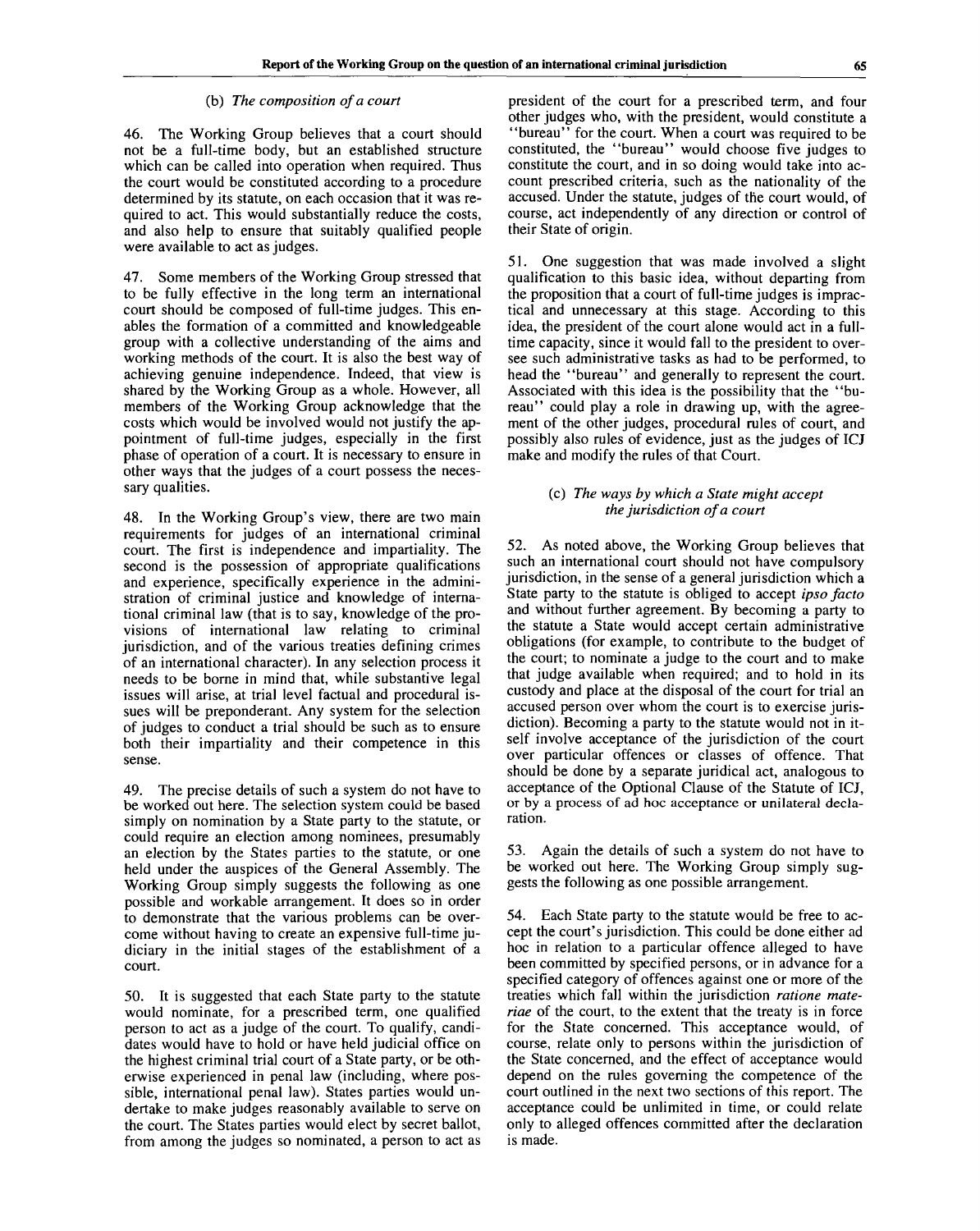55. The Working Group notes that this idea is closer to the possible draft provision on jurisdiction of the court proposed by the Special Rapporteur in his ninth report<sup>27</sup> than the more extensive proposals for exclusive jurisdiction contained in his tenth report.<sup>28</sup> In the debate at the present session on this aspect of the tenth report, most of the members of the Commission who expressed an opinion on the issue were opposed to an extensive system of exclusive jurisdiction (although some members did support it). The Working Group envisages that the jurisdiction of the court would be predominantly or entirely concurrent with that of national courts, and that acceptance of the court's jurisdiction would not be a necessary aspect of participation in the statute.

56. Another issue requiring consideration is whether States not parties to the statute should be able to accept the court's jurisdiction on an ad hoc basis, and if so, on what terms. Since the basic purpose of a court is to assist States in finding solutions to problems involving serious offences of an international character (see para. 42 above), the Working Group believes that the court should be widely available. It should thus be available to States not parties to the statute on an ad hoc basis, provided that they accept the obligations of the statute for the purposes of the specific case, and meet all (or a defined proportion) of the costs so incurred.

### (d) *The jurisdiction* ratione materiae *of a court*

57. In the Working Group's view, the court's jurisdiction should extend to specified existing international treaties defining crimes of an international character. These should include, but should not be limited to, the draft Code (subject to its adoption and entry into force). It is not necessary to reach agreement at this stage on the precise list of international criminal law treaties: they would certainly include those dealing with serious war crimes, the Convention on the Prevention and Punishment of the Crime of Genocide, the International Convention on the Suppression and Punishment of the Crime of Apartheid, the various conventions on hostage-taking, hijacking of ships and aircraft, and the like.

58. In the case of some conventions defining offences which are frequently committed and very broad in scope,

it may be necessary to limit further the range of offences which fall within the court's jurisdiction *ratione materiae.* Otherwise there may be a risk of the court being overwhelmed with less serious cases, whereas it is intended that it should only exercise jurisdiction over the most serious offences, namely those which themselves have an international character. For example, the conventions dealing with illicit trafficking in narcotic drugs are very broad in scope, extending to trafficking of certain quantities of drugs by people at the very end of the distribution chain, whose activities are entirely local. This problem is dealt with in the relevant provision of the draft Code (draft article 25) by limiting it to those who engage in "large scale" trafficking, with emphasis on those who organize and finance the drug trade.

59. Another issue to be considered is whether the jurisdiction *ratione materiae* of a court should extend to crimes against general international law which have not or not yet been incorporated into or defined by treaties in force. It may be that States would be reluctant to accept such a jurisdiction in advance, since the list of crimes which are, or may become, crimes under general international law is not definitive. On balance the Working Group believes that, at the first stage of the establishment of a court, its jurisdiction should be limited to crimes defined by treaties in force. A strong factor supporting this conclusion is that the only significant cases of international crimes not so defined (especially aggression) are actually included in the draft Code. There is no doubt that the Code will be included in the list of treaties falling within the court's jurisdiction, subject to its conclusion and entry into force. In the Working Group's view this is the most certain and satisfactory way of bringing this range of crimes within the jurisdiction of a court,

## (e) *The jurisdiction* ratione personae *of a court*

60. This is one of the most difficult technical issues to be faced, partly because the potential range of circumstances is so wide, and partly because the assertion of jurisdiction *ratione personae* in criminal matters has a different basis under different national legal systems. For example, some national legal systems emphasize territoriality as a basis for criminal jurisdiction, and correspondingly have few inhibitions about the extradition of their own nationals to a State where the offence was committed. Others, while relying also on territoriality, assert criminal jurisdiction over acts of their nationals wherever committed, and will not extradite them. The Special Rapporteur submitted several different proposals on this issue in his ninth and tenth reports, $30$  including a proposal that optional jurisdiction should require the consent of the territorial State and of the victim State (s), and in each case widely differing views were expressed by members of the Commission.

61. Before discussing the issue of jurisdiction *ratione personae* it is necessary to distinguish it from the ques-

<sup>&</sup>lt;sup>27</sup> For text, see *Yearbook... 1991*, vol. II (Part Two), footnote 283. <sup>28</sup> The possible draft provision proposed by the Special Rapporteur read as follows:

<sup>&</sup>quot;1. All States Parties to this Statute shall recognize the exclusive and compulsory jurisdiction of the Court in respect of the following crimes:

<sup>&</sup>quot;Genocide;

<sup>&</sup>quot;Systematic or mass violations of human rights;

<sup>&</sup>quot;Apartheid;

<sup>&</sup>quot;Illicit international trafficking in drugs;

<sup>&</sup>quot;Seizure of aircraft and kidnapping of diplomats or internationally protected persons.

<sup>&#</sup>x27;2. The Court may take cognizance of crimes other than those listed above only if jurisdiction has been conferred on it by the State(s) in whose territory the crime is alleged to have been committed and by the State which has been the victim or whose nationals have been the victims.

<sup>&</sup>quot;3. The Court shall not be competent to hear appeals against decisions rendered by national jurisdictions.

<sup>&</sup>lt;sup>29</sup> See paragraph (4) of the Commission's commentary on article X, which became draft article 25 *{Yearbook ... 1990,* vol. II (Part Two), p. 30).

 $30$  See foonotes 27 and 28 above.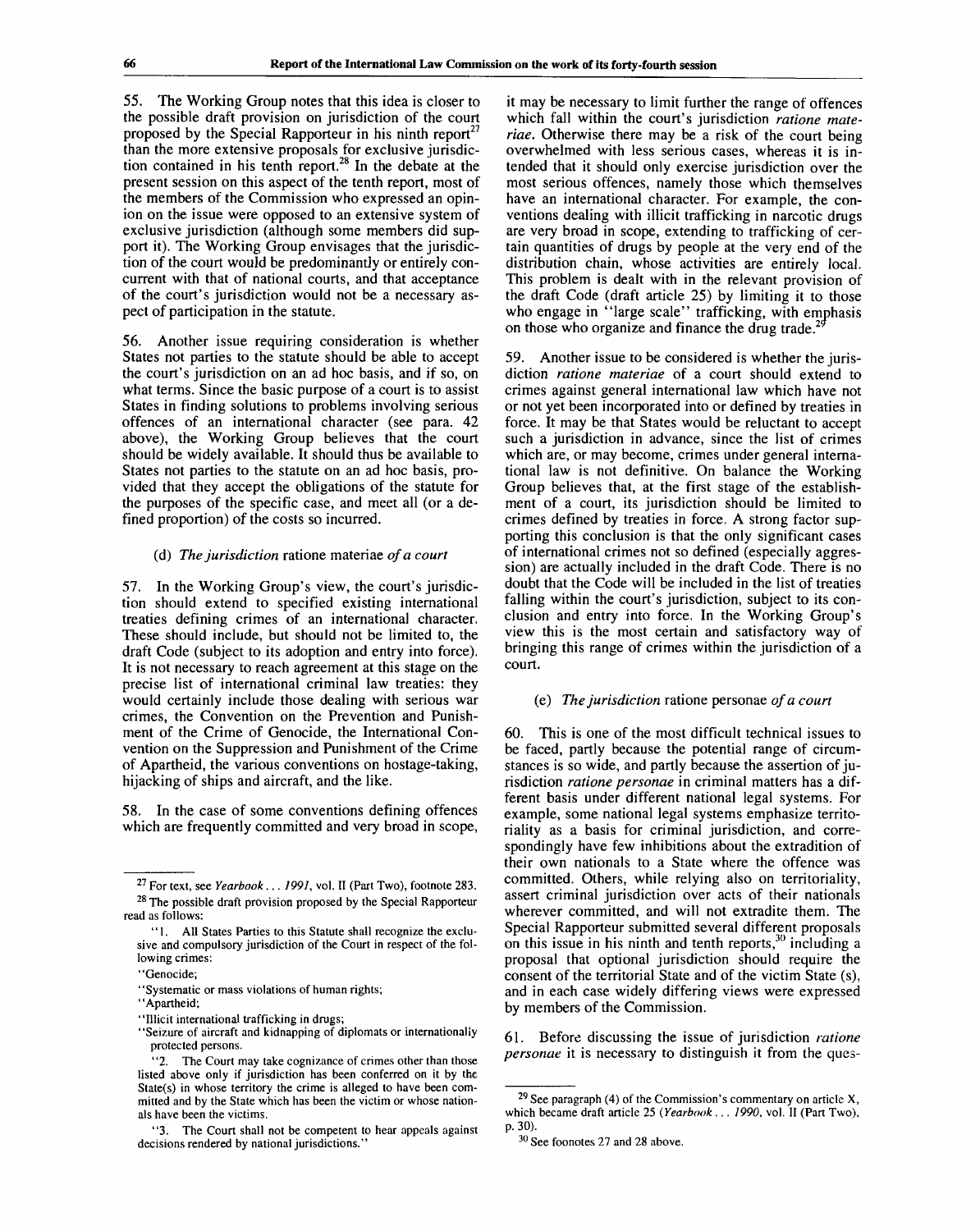tion of the right of a State (whatever its relationship may be to the alleged offence) to seek extradition of a suspect under existing treaties containing a "try or extradite" clause. In other words, the issue arises of how to resolve potential conflict between the jurisdiction *ratione personae* of an international criminal court and that of a State requesting extradition. That State may or may not be a party to the statute of the court, and may or may not have accepted its jurisdiction in relation to the offence in question. This issue can, however, only arise if the international criminal court actually has jurisdiction over the offence. It raises the question of how competing claims to exercise jurisdiction are to be resolved, and is discussed in section 6 below (see paras. 163-165). The issue presently under discussion is the prior issue, namely what are the prerequisites for an international court to have jurisdiction *ratione personae* in the first place.

62. The most straightforward case is that of an alleged offence committed on the territory of a State party to the statute (State A) by a person who was at the time a national of that State. Since very many crimes against humanity are committed within a single State, this may even be the most common case. In such a case, the court should have jurisdiction *ratione personae* over the alleged offender, provided that the State concerned has accepted the jurisdiction of the court with respect to the particular offence. The Working Group does not think that the consent of any other State should be required. In particular, it does not think that in this case the special consent of a State whose nationals were victims of the offence should be required.

63. Another case which may create no difficulty is that of an alleged offence committed wholly in State A by a person, whether or not a national of State A, who was at all relevant times (including when the trial process commences) present on the territory of State A, and who is accordingly available to stand trial. The issue this example raises is whether, notwithstanding State A's undoubted jurisdiction over the offence and its lawful custody of the accused, the consent of the State of nationality should none the less still be required for trial in an international criminal court. The Working Group does not think that it should be, since it is difficult to contest the primary jurisdictional claim of State A: moreover, in this case many States do not claim jurisdiction on the basis of nationality. However, the matter requires more detailed consideration.

64. It will also require further detailed consideration to establish precisely the range of situations, going beyond the cases dealt with in paragraphs 62 and 63 above, which should be within the court's jurisdiction *ratione personae.* The broadest approach would be to build on the existing principle of universal jurisdiction under the various treaties. Thus, a provision could be included to the effect that the court has jurisdiction *ratione personae* in any case where a State party to the statute has lawful custody of an alleged offender and has jurisdiction to try the offender under the relevant treaty or under general international law, but it consents to the international court exercising jurisdiction instead. This can be described as a system of "ceded jurisdiction". It relies on the argument that other States cannot complain if a State which is entitled under international law to exercise jurisdiction over a person for an offence cedes that jurisdiction to an international criminal court established by multilateral treaty—at least, if all other concerned States are parties to the treaty. On the other hand, under a treaty establishing universal jurisdiction over a crime of an international character, all States may be said to be "concerned" and have rights, or potential rights of jurisdiction which cannot be affected without their consent. Unless the treaty establishing the court had quasiuniversal acceptance therefore, the "ceded jurisdiction" argument would not seem to work.

65. In the Working Group's view, it is undesirable to seek to rely on broader arguments of this kind to support the jurisdiction of a court. In the first phase of its operations especially, the essential requirement is to establish and reinforce the confidence of States in the court as a possible means of dealing with certain special cases. This requirement can only be met if careful attention is paid to the legitimate jurisdictional claims of States.

66. The Working Group does not think it necessary to set out in detail a regime of jurisdiction *ratione personae.* Various options could be considered. For example, there could be a requirement (in cases going beyond those envisaged in paras. 62 and 63 above) that both the territorial State and the State of nationality should consent. Alternatively, it could be provided that the State of nationality may only prevent the court from exercising jurisdiction if that State is prepared to prosecute the accused before its own courts (the converse of the *aut dedere aut judicare* principle). For present purposes suffice it to say that the Working Group believes a solution can be found which respects the existing jurisdictional systems of States in criminal matters, and which none the less caters for most of the situations which are likely to arise (in particular, the situations dealt with in paras. 62 and 63 above).

67. To summarize subsections (c) to *(e)* of this report, the Working Group envisages a system under which three conditions would have to be met for an international criminal court to have jurisdiction over a case:

*(a)* the case must involve an alleged crime falling within its jurisdiction *ratione materiae;*

*(b)* the State or States which under the provisions dealing with jurisdiction *ratione personae* are required to accept the court's jurisdiction must have done so, either in advance or ad hoc;

 $(c)$  the alleged crime must fall within the terms of their acceptance of the jurisdiction (for example, as to subject-matter, time, and so on).

#### (f) *The relationship between a court and the Code*

68. On the instructions of the General Assembly, the work of the Commission on the possible establishment of an international criminal court has been done within the framework of the draft Code. There are clearly important links between the two projects. An international criminal court, duly established, would ensure the most objective and uniform interpretation of the Code. It would be unfortunate if some States did not ratify the Code because of the lack of appropriate means of imple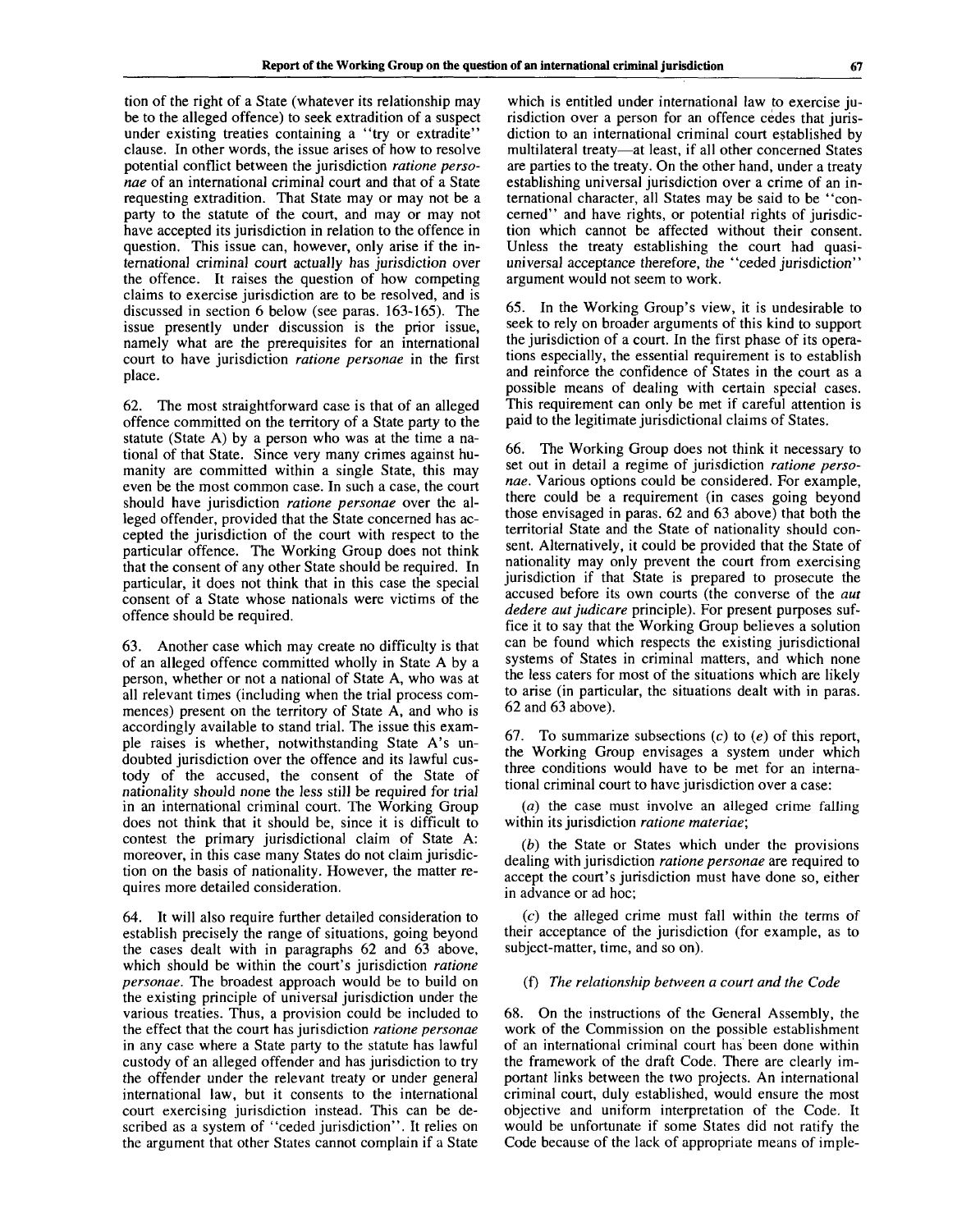mentation. Similarly, it would be unfortunate if States did not adhere to the statute of a court because of a perceived lack of objective jurisdiction in the absence of the Code.

69. Conversely, the possibility also exists that States which have reservations about the Code may none the less be prepared to accept the statute of a court as a jurisdictional facility, one which would usefully supplement the existing range of international treaties defining offences of an international character. If the court is useful in relation to the crime of genocide as defined in the Code, for example, it must be equally useful in relation to that crime as defined in the Convention on the Prevention and Punishment of the Crime of Genocide itself, which the relevant provision of the Code simply repeats. If a court is to become a reality, it is essential to maximize the potential for support from States.

70. Thus, when drafting the statute of a court, the possibility should be left open for a State to become a party to the statute without thereby becoming a party to the Code, or for a State to confer jurisdiction on the court with respect to the Code, or with respect to one or more crimes of an international character defined in other conventions, or on an ad hoc basis. The criterion should be that of maximum flexibility as regards the jurisdiction *ratione materiae* of a court, and this is most readily achieved if the Code and the statute of a court are separate instruments.

71. For these reasons, the Working Group concludes that the statute of a court and the draft Code may constitute separate instruments, with the statute of the court providing that its jurisdiction *ratione materiae* extends to the Code in addition to other instruments. In other words, a State should be able to become a party to the statute without thereby becoming a party to the Code, although the Code, once it has been finally adopted, would be one of the international instruments defining offences of an international character which would fall within the jurisdiction of the court.

72. This substantive conclusion is without prejudice to the question of how the subject should be dealt with in the Commission, bearing in mind the link the General Assembly has made between this matter, the draft Code and the proposal of Trinidad and Tobago (see para. 12 above).

73. Of course, to exercise such jurisdiction it will be necessary for the statute to give proper guidance on the law to be applied, on applicable penalties, and so forth, so as to ensure that any gaps which may exist in the various treaties are filled. The principle *nullum crimen sine lege* requires no less. Subject to this essential qualification, the Working Group concludes that it could be useful to establish a court with jurisdiction over offences defined in the various treaties referred to in paragraph 57, as well as with jurisdiction over the Code.

74. It should be stressed that the question whether the Code itself should depend on the establishment of an international criminal jurisdiction, at least for certain offences, for example, aggression, is a separate issue. Some members of the Commission believe that the draft Code can only be satisfactorily implemented if there also exists an international criminal court with jurisdiction over some of the offences defined in the Code. Others believe that while this link is desirable, it does not mean that the proposed court should be limited to offences contained in the Code. A court could have an independent utility, especially if it was widely supported by States. This suggests that it should be established under its own statute.

### (g) *Possible arrangements for the administration of a court*

75. Only the briefest outline of administrative issues needs to be given here. One important issue (which the 1953 Committee left open) is whether a court should be part of the United Nations system or should operate as an independent entity. The Working Group notes below (see para. 95) that some of the expressed needs for an international criminal court could perhaps be met by some form of regional criminal court, which could function independently, or in conjunction with the relevant regional organization. But in so far as any court is worldwide in scope and jurisdiction, it should clearly, in the Working Group's view, be associated with the United Nations.

76. In the first phase, at least, it is not necessary to seek to do this by formally incorporating the court within the United Nations structure. It has already been concluded that a court should be established under its own constituent treaty, but this does not prevent the court from being brought into relationship with the United Nations, either through a relationship agreement pursuant to Articles 57 and 63 of the Charter of the United Nations or otherwise. A possible model in this respect is the Human Rights Committee established under the International Covenant on Civil and Political Rights, or the Committee on the Elimination of Racial Discrimination, established under the International Convention on the Elimination of All Forms of Racial Discrimination. Depending on what choice is made, it will of course be necessary to comply with United Nations administrative and budgetary procedures, and no doubt to obtain the approval of the General Assembly.

77. On other administrative matters, the Working Group has already stressed that the court should not have a permanent judicial staff. It should, by the same token, have few or no permanent administrative staff, although this depends to a degree on the details of the prosecution system to be established. It may be possible for registry services to be performed by arrangement with the Registrar of ICJ, or possibly by the United Nations Legal Counsel, except in cases where the court is called into action. Those registry functions are not likely to be extensive.

78. Wherever the administrative functions associated with the court are carried out, the Working Group believes that where possible the court should sit in the State where the alleged offence was committed, or at least within the same region, while it is actually hearing a case. But this may not always be possible, especially where there are perceived security problems: the issue of where the court should sit is not one that can be determined in advance by any rule.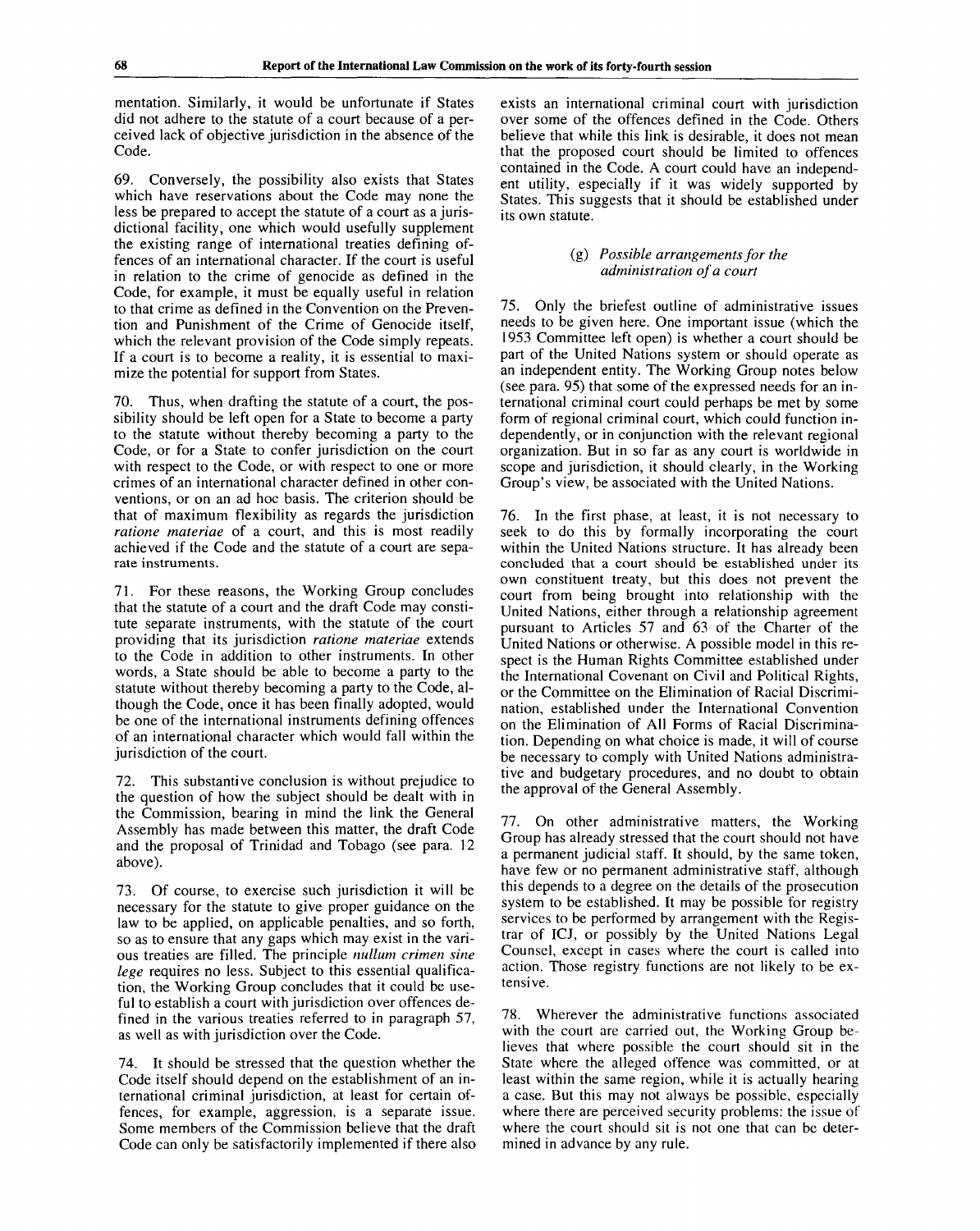79. In cases where the court does not sit in the locality of the alleged crime, arrangements would need to be made for it to sit at an appropriate place, perhaps at the seat of ICJ at The Hague.

80. Since the Working Group envisages a modest structure rather than a standing institution with a substantial staff, the ordinary costs of the suggested court should be modest, and could be borne by the parties to the statute, or, possibly, by the United Nations regular budget. However, any actual trial, depending on its length and complexity, could be an expensive matter as criminal trials increasingly are at national level. Detailed arrangements for meeting these additional costs do not need to be discussed here, but the Working Group envisages that these additional costs would be borne substantially by the States making use of the court, according to some agreed formula.

#### 4. AN INTERNATIONAL CRIMINAL TRIAL MECHANISM OTHER THAN A COURT

81. General Assembly resolution 46/54 requested the Commission to examine, *inter alia,* "proposals for the establishment of an international criminal court or other international criminal trial mechanism" (see para. 10 above). This language reflects the fact that in searching for answers to the problems facing their criminal justice systems, some States have wondered whether a mechanism other than an international criminal court might be possible. Moreover, other language versions of the resolution are not so explicit in referring to an international "trial": the French version, for example, refers to *un autre mecanisme juridictionnel penal de caractere international,* and does not use the word *proces* (trial). It thus seems to envisage some form of international jurisdictional structure in aid of a criminal trial, which might be a trial before a national court.

82. Before discussing the various possibilities, one basic point needs to be made. The Working Group's concern is with serious criminal charges brought against the accused. In respect of such proceedings, essential minimum standards of due process are laid down both by the International Covenant on Civil and Political Rights (see especially arts. 14 and 15), and by the various regional human rights conventions.<sup>31</sup> It is possible to envisage national structures underpinning a criminal trial mechanism at the international level (such as in the proposed court), or conversely international provisions which are ancillary to and which reinforce a national criminal trial mechanism. Either way, a trial of the accused which meets internationally accepted standards must be at the core of the mechanism. There is no doubt that the procedural and other aspects of a criminal trial can vary considerably, and articles 14 and 15 of the Covenant were not intended to reflect any particular national system of criminal procedure. But the basic point remains: whether at the national or the international level, in relation to serious offences of an international character defined in the various treaties and in the draft Code, the only appropriate "criminal trial mechanism" (mécan*isme juridictionnel)* is a criminal court, duly constituted, that is to say a body exercising judicial functions with appropriate guarantees of independence.

83. On this point there is no disagreement within the Working Group, but from this point on, differences in emphasis emerge in the search for some "other international criminal trial mechanism" that could contribute to resolving the various problems.

84. One line of argument suggested that the intent of the wording was the establishment of a very flexible mechanism, albeit at the international level—a simple mechanism, essentially voluntary in nature, on which affected States could call in case of need. According to this view, what was envisaged at the level of criminal proceedings was something more like the Permanent Court of Arbitration than PCIJ or its successor, ICJ.

85. It will be apparent from what has been said in section 2 above, that the Working Group accepts much of the thinking which underlies this approach. The suggested outline for an international criminal court which is set out in this report is as flexible, as optional, and as voluntary as an international court could be. Yet, there must be some limit to flexibility. To be a facility to States, the court has to exist—and this means, in the Working Group's view, that it needs to be constituted as a legal mechanism in advance of the occasion for its possible use (see paras. 30 and 41-43 above). Beyond that minimum point, the proposals discussed here do provide for substantial flexibility. No doubt different conclusions may be reached on some of the particular issues discussed in this report: that is a matter for subsequent discussion, in the event that proposals for an international criminal jurisdiction are to be taken further. But the Working Group regards its approach as reflecting, and as far as possible integrating, both strands of the General Assembly's mandate to it to study "an international criminal jurisdiction, including proposals for the establishment of an international criminal court or other international criminal trial mechanism", if it is assumed that the jurisdiction in question is to provide for the trial at the international level of those accused of the crimes in question.

86. According to the second line of argument, however, it is precisely this assumption that is called into question—what is needed is an international trial mechanism, as distinct from an international mechanism in aid of national trial systems in cases with an international element. This approach has already been outlined (see paras. 37 and 38 above), and some general comments on it have been made (see para. 39 above). Without repeating or detracting from what was said there, the Working Group believes it is important to explore some of the jurisdictional mechanisms which could be adopted to reinforce the exercise of national criminal jurisdiction. Such mechanisms might reduce the need for, supplement or provide an alternative to an international criminal trial mechanism as envisaged elsewhere in this report. In any event, they merit some discussion here.

<sup>&</sup>lt;sup>31</sup> See African Charter of Human and Peoples' Rights (United Nations publication HR/PUB/90/1), art. 7; European Convention for the Protection of Human Rights and Fundamental Freedoms, arts. 5-7; and American Convention on Human Rights, art. 8.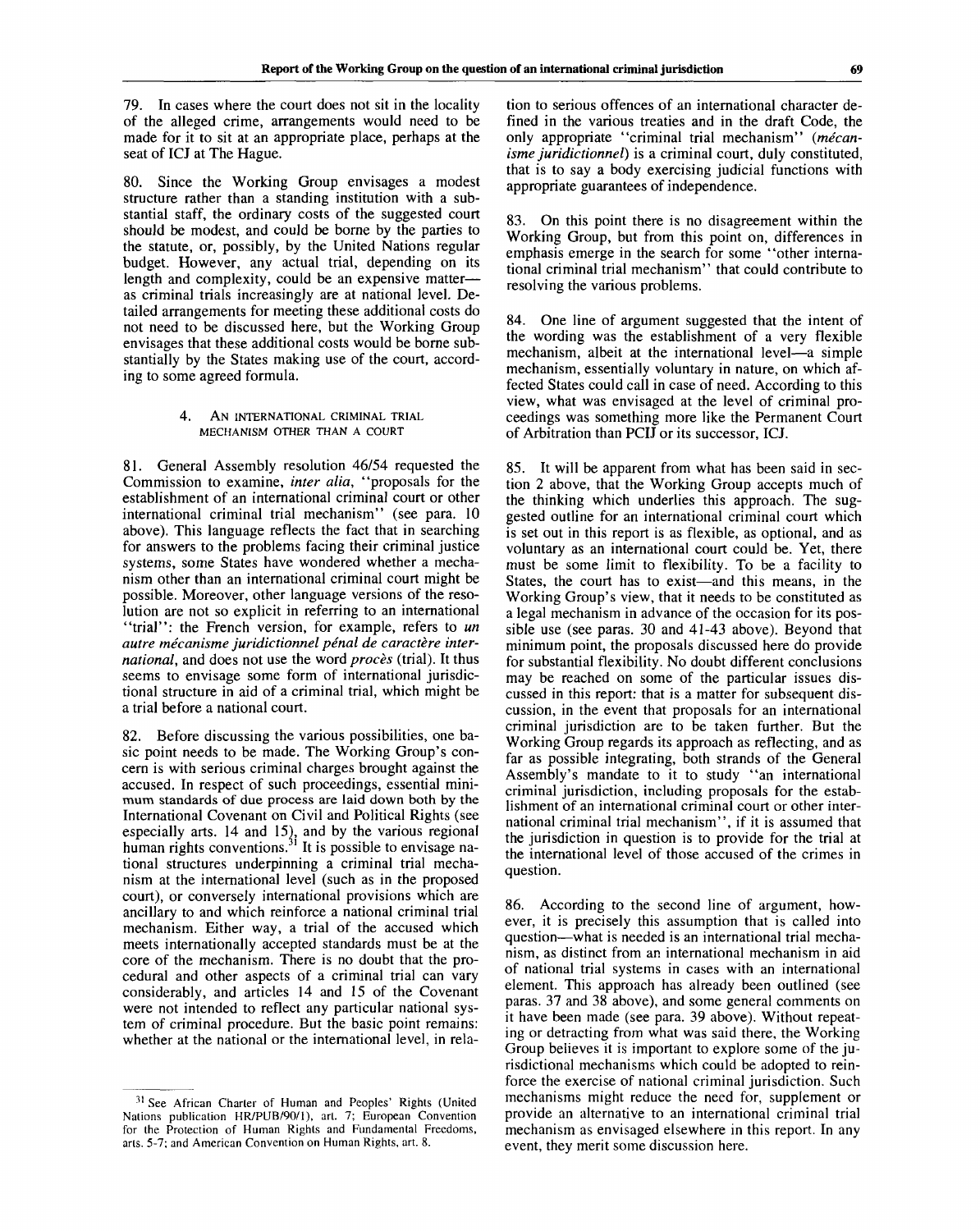87. One possibility would be a mechanism which would help to ensure that a national court in dealing with a crime of an international character duly applied the relevant provisions of international law. An example of such a mechanism is the reference procedure established under article 177 of the Treaty establishing the European Economic Community.<sup>32</sup> Under that article, a national court can (and in certain cases must) seek a decision of the European Court of Justice on a matter of European law arising in a case before it. The reference procedure applies both to civil and criminal cases, and to trial courts as well as appeal courts (though references from a trial court are rare). Without an amendment to the Statute of ICJ a similar reference procedure would have to take place through the Court's advisory jurisdiction (perhaps channelled through a sub-committee of the General Assembly). Such a procedure would necessarily be optional, and the Court's opinion would not be formally binding. None the less it could be a way of helping to ensure conformity with international law in particular cases, including cases involving crimes of an international character.

88. Another suggestion, more closely focused on such crimes, would be some form of preliminary international procedure whereby certain State conduct could be qualified as fitting a given international category (for example, aggression, intervention), after which the trial of individuals for their involvement in the activity could take place at national level. In such a case the international procedure could be a prerequisite to trial, or it could be optional.

89. The last suggestion, in particular, responds to a real difficulty that has to be confronted in relation to the draft Code, and which has led many members of the Commission to believe that the satisfactory implementation of the Code will require some form of international criminal jurisdiction (see para. 74 above). The problem is that a national court does not seem an appropriate forum for the trial of individuals charged with crimes when the determination of the criminality of the individual conduct is essentially dependent on the question whether a foreign State has acted unlawfully. It may be very difficult for a national court, which may be a court of a party to the conflict in question, to determine in an impartial manner whether particular conduct constituted aggression, for example. The State against which that charge is made would not itself be a State party to the proceedings, so that the trial of an individual accused could become a surrogate for a broader range of issues arising at the international level. Such circumstances are not conducive to the proper administration of the criminal law.

90. In relation to the crime of aggression, for which provision is made in the draft Code, there is also the problem that the primary responsibility for disputes involving international peace and security is vested in a non-judicial body, the Security Council, under Chapter VII of the Charter of the United Nations.

91. Other suggestions include a system of international inquiry or fact-finding, in some way linked to the trial of the accused in a national court. Various international fact-finding bodies exist,<sup>33</sup> or have been proposed.<sup>34</sup> But these have so far not been envisaged as operating in conjunction with national trial courts. Another suggestion is an official system of observing national trials, an activity so far carried out by various international nongovernmental organizations.

92. There are difficulties both in official international inquiries which parallel a national trial, and in the idea of a trial observer acting in an official international capacity. In particular, the level of international involvement may not be enough to provide full guarantees that the proceedings would be fairly conducted, but would tend to legitimize the proceedings anyway. Moreover, a trial is not like an election or an act of self-determination (in both of which official inquiries or observers have played a useful role). Once a person has been tried and a final verdict reached, no further criminal trial procedure is available. In the present context, it is hard to see how a hybrid system, whether involving observers or a commission of inquiry at the international level, could overcome this problem.

93. However valuable the suggestions discussed in paragraphs 87-91 above, a majority of the Working Group believes that these suggestions do not address the major concerns which underlie calls for an international criminal jurisdiction. As noted already (para. 39 above), those concerns do not relate to the inaccurate application of international law or treaty provisions in criminal trials otherwise duly conducted. They relate to egregious cases of international crimes which go unpunished for lack of an available forum, or to proposed trials in forums which could be thought to be partisan in relation to the issues at stake. In short, they relate to cases where the very existence or non-existence of a trial is the problem.

94. There are, no doubt, more flexible forms of international judicial assistance which might help some countries, especially smaller countries with limited legal and judicial resources. These might include the secondment of experienced judges from related neighbouring legal systems; cooperative regional courts of appeal (such as the arrangements for appeals in some of the smaller Pacific Islands); assistance with judicial education and training, and so forth. However, none of these ideas has any particular relevance to the problem addressed in this report.

95. One idea that may have real potential relates to the concern expressed about the trial of major drugtraffickers in smaller countries. Where this problem is specific to a particular region, it may be that a regional trial court, which the countries concerned would cooperate in establishing, would be one way of resolving it. Whether such a court should be part of the United Nations system, or whether technical and other assis-

<sup>&</sup>lt;sup>32</sup> See footnote 25 above.

<sup>&</sup>lt;sup>33</sup> For example, the International Fact-Finding Commission for which provision is made under article 90 of Additional Protocol 1 to the Geneva Conventions.

<sup>&</sup>lt;sup>34</sup> For example, the ILA proposal for an International Commission of Criminal Inquiry on the Forms of Commission of Offences. See ILA, *Report of the Sixty-third Conference, Warsaw, 21-27 August 1988* (London, 1988).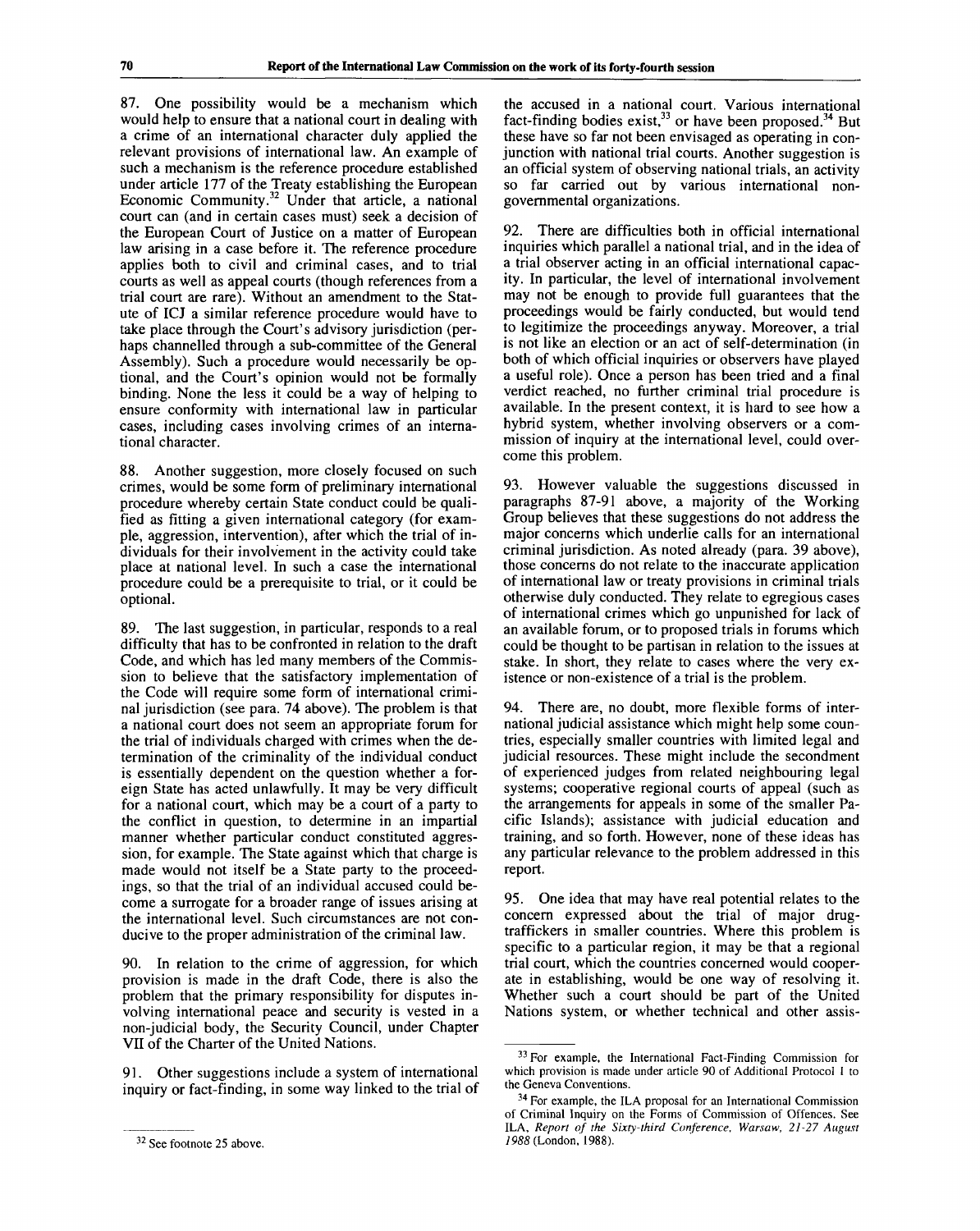tance should be furnished by the relevant United Nations programmes or other appropriate international organizations, should be further explored.

5. APPLICABLE LAW, PENALTIES AND DUE PROCESS

96. In this section, the Working Group considers the issues of applicable law, penalties and due process in proceedings before an international criminal court.

#### (a) *The applicable law*

97. In drawing up provisions dealing with the law to be applied by an international criminal court, account must be taken of the specific nature of the proceedings before that body, which is, of course, judicial in character. The trial of an individual charged with committing a crime for which the court has jurisdiction is not an international dispute between two subjects of international law. Rather, the purpose of such an international mechanism would be to bring to trial those accused of a serious crime of an international character falling within the jurisdiction of the court. Such a court would not be set up to deal with minor matters or matters falling exclusively within the domestic jurisdiction of any State. Any clause dealing with applicable law will therefore have to be drafted to take into account this essential feature.

98. As noted above (para. 18), the tenth report of the Special Rapporteur discussed, *inter alia,* the question of the law to be applied by an international criminal jurisdiction and proposed alternative draft provisions on this issue, for the purpose of stimulating debate. The provisions attracted a rather diverse reaction from members of the Commission: the comments made have been taken into account in what follows.

99. In order to have a clear idea about the scope and wording of a provision on the applicable law, it is necessary to examine separately the issues relating to  $(a)$  the definition of the crimes falling within the jurisdiction of a court; *(b)* the general rules of criminal law (defences, extenuating circumstances, for example); and *(c)* the applicable procedure. In addition, the consequences of the fact that any such court will be operating at the international level must be considered.

## (i) *The definition of crimes*

100. As to the crimes which may be tried before a court, it is necessary to limit the court's jurisdiction to offences which are genuinely of an international character. This issue has already been considered (see paras. 57-59 above), and the conclusion reached that the jurisdiction of a court should be limited to offences defined in treaties in force. Those treaties would be specified in the statute of a court.

101. The principle *nullum crimen sine lege* stated in article 15, paragraph 1, of the International Covenant on Civil and Political Rights, provides strong support for this approach. The principle that the act of which a person is accused should have been punishable at the time it was committed has to be understood quite literally. The rule in question must have created an obligation for the

alleged wrongdoer. It is not sufficient that the rule existed in an inter-State relationship in the classical sense of international law which, in principle, creates rights and obligations for subjects of international law only. Rather, the rule must have directly bound the accused. In the context of the proposed statute, this can be achieved by limiting the jurisdiction of the court to specified crimes of an international character defined by treaties in force. It will be a matter for each State party to ensure that its internal law gives effect to those treaties, whether through their incorporation into the constitutional system of the State, or as a result of the passing of enabling legislation.

102. This is not to deny that there exist rules of general international law, for example, the prohibition of genocide, which directly bind the individual and make individual violations punishable. Thus, it would also have been possible to include in the jurisdiction *ratione materiae* of a court provision for the trial of offences against general international law which are not defined in any treaty. That possibility has already been rejected, for the reasons given in paragraph 59 above. In its work on the draft Code, the Commission is seeking to codify the gravest crimes against general international law, those which undermine the very foundations of the community of nations. Thus, provided that the Code (once it has been concluded and has entered into force) is included in the list of treaties coming within the jurisdiction of a court, it is not necessary to rely on the category of crimes under international law as a separate basis of jurisdiction.

### (ii) *The general rules of criminal law*

103. As far as the general rules of criminal law are concerned, rather different considerations apply. Most treaties which deal with international crimes are silent about defences and extenuating circumstances. While various crimes under customary international law exist, no additional rules of international law on such matters as defences can be said to have evolved.<sup>35</sup> Even the Covenant (art. 15) confines itself to referring to the "general principles of law". Similarly, the United Nations War Crimes Commission draft<sup>36</sup> referred, in article 18 *(d),* to "the principles of criminal law generally recognized by civilized nations".

104. Alternatively, or additionally, reference could be made to the applicable national law. Normally, an individual is subject only to national law. In such instances, the relevant provisions of national criminal law are a necessary element of an orderly prosecution. So far as crimes defined by international treaties are concerned, provisions of national law may thus be relevant, but this presents potential problems at the international level, where national law is in principle only a question of fact.

<sup>&</sup>lt;sup>35</sup> Of course, in dealing with issues of international law arising in the course of a trial (for example, questions of treaty interpretation, determining the nationality of the accused) the normal sources of international law indicated in Article 38 of the Statute of ICJ would have to be applied.

<sup>36</sup> Reproduced in United Nations, *Historical survey of the question of international criminal jurisdiction,* memorandum by the Secretary-General (Sales No. 1949.V.8), p. 112, appendix 10.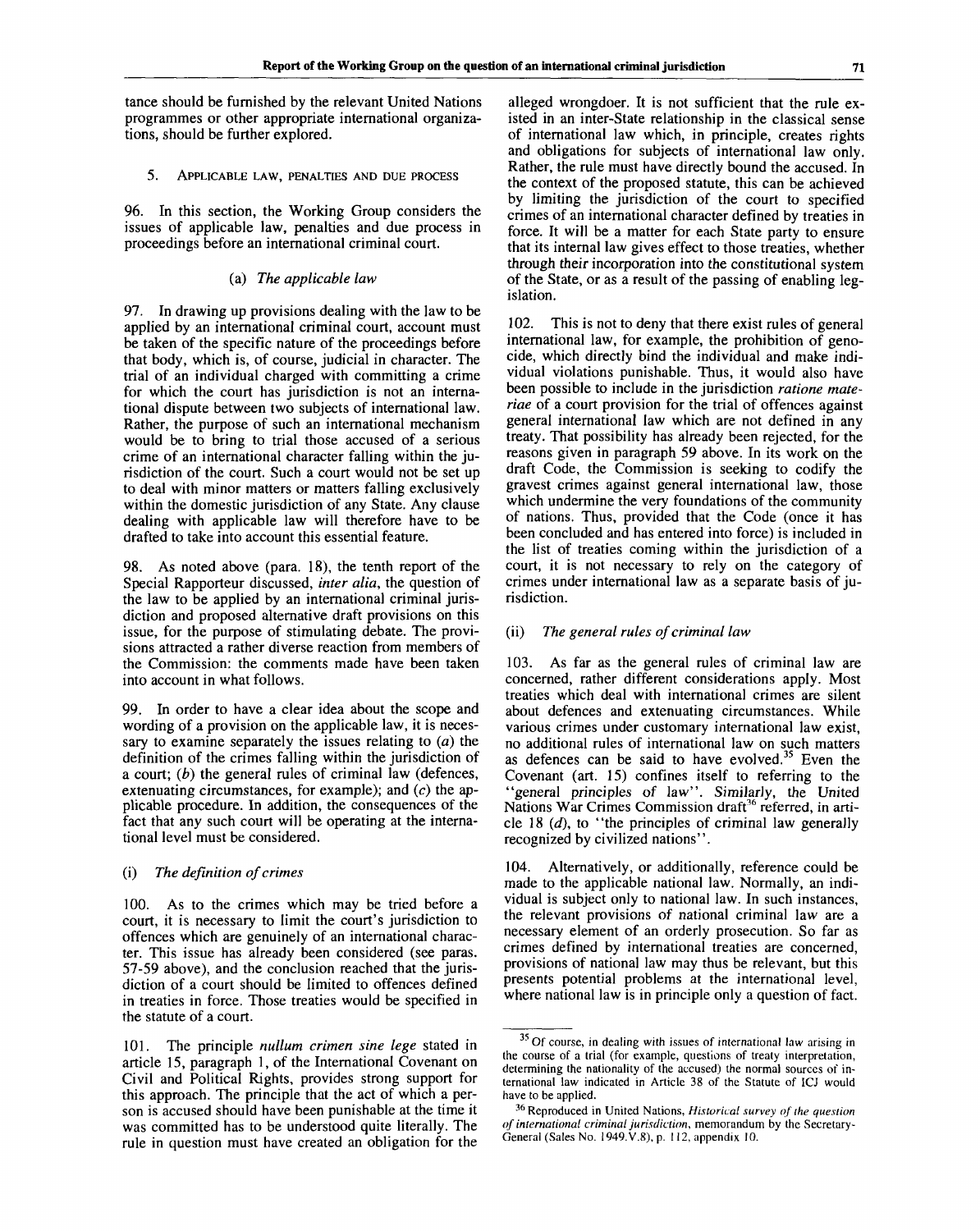As far as concerns the catalogue of applicable sources of law in the statute of a court, there seem to be two ways of dealing with this difficulty.

105. On the one hand, it is possible to refer directly to "domestic law", as was done in a number of earlier drafts. Thus, the revised draft statute for an international criminal court prepared by the United Nations 1953 Committee on International Criminal Jurisdiction provides, in an extremely succinct formulation that:

**The Court shall apply international law, including international criminal law, and where appropriate, national law (art.** 2).<sup>37</sup>

106. On the other hand, another, perhaps more elegant, model brings in national law as a supplementary condition. An international court itself would only apply rules of international law, but it would have to be satisfied that the crime was punishable under national law as well. Thus, the 1943 London International Assembly draft Convention for the Creation of an International Criminal Court provides that:

**No act may be tried as an offence unless it is specified as a criminal offence either by the law of the country of the accused, or by the law of his residence at the time of the commission of the act, or by the law of the place where the act was carried out, provided in each** case **that** such law is in accordance with the general principles of criminal law<br>recognized by the United Nations (ert.  $27.2938$ **recognized by the United Nations (art. 27, para. 2).**

By virtue of this clause, national law would only be resorted to indirectly.

107. In his tenth report, the Special Rapporteur suggested two alternative provisions on the law to be applied, which, *inter alia*, used the "where appropriate" formula, drawn from the 1953 draft Statute, to allow a court to apply national law.<sup>39</sup> In the debate that proposal drew a rather mixed response. The matter is certainly one which warrants further study, but, for the reasons given, it may be difficult in practice to resolve issues of individual criminal responsibility without at least some form of reference back to applicable national law.

## (iii) *Applicable procedure*

108. The statute of a court, or rules made thereunder, should specify to the greatest extent possible the procedural rules for trials. However, it may be necessary for the court to regulate its own procedure, in cases not covered by the statute or rules, by drawing on the principles common to the codes of procedure of the States parties. In this respect, no objection may be derived from the principle *nullum crimen sine lege,* whose scope is limited to substantive law.

#### (iv) *Conclusion*

109. It is not easy to condense these various considerations into one brief formula. In particular, a general clause, paralleling Article 38 of the Statute of ICJ, would not do justice to the complexity of the issues. None of the categories of rules listed in Article 38 can be dispensed with, but it may be necessary to add references to other sources such as national law, as well as to the secondary law enacted by organs of international organizations, in particular the United Nations, in order to supplement the primary rules contained in the treaties which define the jurisdiction of the court.

### *(b) The penalties to be imposed*

110. Similar issues arise with regard to penalties. Even the Convention on the Prevention and Punishment of the Crime of Genocide confines itself to requiring States to provide "effective penalties for persons guilty of genocide" (art. V). An international court, which did not have the benefit of a rule in its statute setting forth the relevant penalties to be applied at the international level, would necessarily have to base the sentencing of convicted persons on the applicable national law, or perhaps on principles common to all nations. This latter formula raises serious problems, even as a recipe of last resort, since the guarantee of clarity and certainty of the law embodied in article 15 of the International Covenant on Civil and Political Rights applies also to penalties *(nulla poena sine lege).* This strongly suggests the need for a residual provision in the statute of a court, dealing with the question of penalties. That provision could apply in any case where no penalty was specified in the applicable law, or where the specified penalty fell outside the range of penalties which the statute allowed the court to impose.<sup>40</sup>

#### (c) *Ensuring due process*

111. No lengthy account is needed to clarify the issue of due process. The current standard of trial is embodied in article 14 of the International Covenant on Civil and Political Rights. Article 8 of the draft Code follows this model virtually word for word, and a similar provision should be included in the statute of a court.

#### 6. PROSECUTION AND RELATED MATTERS

112. In this final section of its report, the Working Group outlines some possible solutions to the general question of how proceedings could be initiated before an international criminal court. This discussion proceeds on the basis that such a court would not try defendants *in absentia.* In this context it should be noted that article 14, paragraph 3 *(d),* of the International Covenant on Civil and Political Rights refers to the right of an accused person "to be tried in his presence". In the case of an international criminal court, the requirement that the defendant should be in the custody of the court at the time of trial is also important because otherwise such a trial risks being completely ineffective. On this assumption, the following issues are dealt with:

*(a)* The system of prosecution;

<sup>&</sup>lt;sup>37</sup> See footnote 9 above.

<sup>&</sup>lt;sup>38</sup> United Nations, *Historical Survey ...* (see footnote 36 above), p. 103, appendix 9 B.

<sup>&</sup>lt;sup>39</sup> See *Yearbook ... 1992*, vol. II (Part One), document A/CN.4/ 442, sect. A, for the texts proposed by the Special Rapporteur. See also chap. II above, paras. 68-80, for summary of the discussion thereon.

<sup>&</sup>lt;sup>40</sup> The matter of penalties was considered by the Special Rapporteur in his ninth report in the context of an appropriate penal provision in the draft Code. See *Yearbook ... 1991,* vol. II (Part One), document A/CN.4/435 and Add.l, paras. 4-34, and for the Commission's conclusions thereon see *Yearbook ... 1991,* vol. II (Part Two), paras. 67-105, and 171.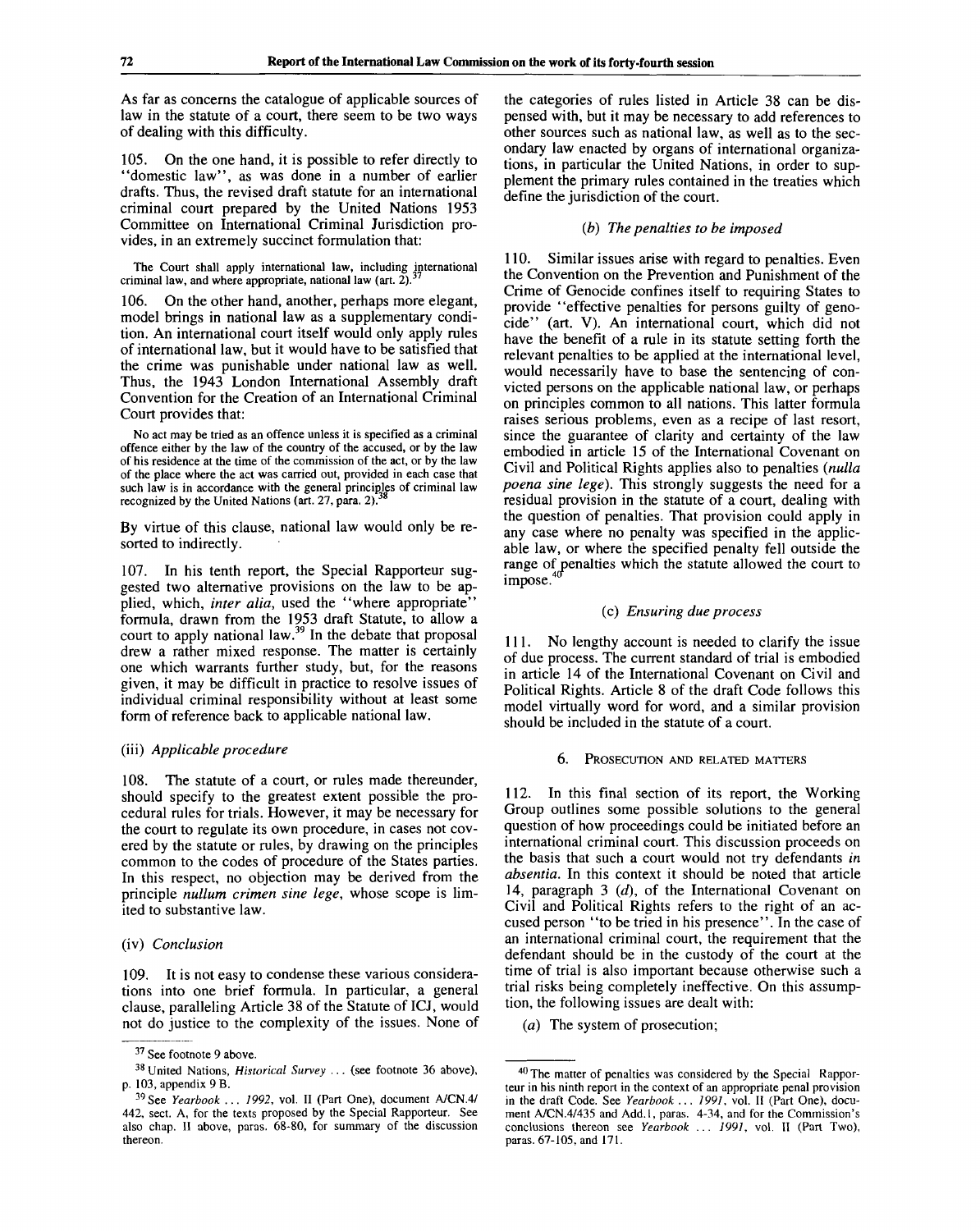*(b)* The initiation of a case;

(c) Bringing defendants before a court

*(d)* International judicial assistance in relation to proceedings before a court;

*(e)* Implementation of sentences;

 $(f)$  Relationship of a court to the existing extradition system.

113. It should be noted that in the time available the Working Group has not been able to discuss these issues in much detail, what follows is accordingly tentative and exploratory. The issues will need fuller examination if it is decided that the Commission should proceed to draft a statute for a court.

## (a) *The system of prosecution*

114. A number of quite different proposals have been made to deal with these issues in earlier drafts for an international criminal court.<sup>41</sup> They have also been discussed in the reports of the Special Rapporteur.<sup>42</sup> Essentially there are three options: a complainant State as prosecutor; an independent standing prosecutorial organ; and an independent prosecutor appointed on an ad hoc basis. In the case of the second and third options, it might be possible to have a prosecution team appointed.

115. The first option has the virtue of helping to ensure a strong and vigorous prosecution, and it is also possible that the law and procedure of the prosecuting State could be imported into the court proceedings for the purposes of the trial. However, it may be that many smaller States which are entitled to initiate a case by complaint to the court would wish to distance themselves to some extent from the trial, and would therefore not be interested in providing the prosecutor.

116. Since the Working Group does not favour the establishment of a permanent, standing court, it may be inconsistent to establish a permanent prosecutorial organ, although conceivably there could be a permanent prosecutorial organ alongside an ad hoc court. But it is doubtful whether a permanent prosecutor would have enough work to justify that position, at least in the first phase of the establishment of a court.

117. For these reasons, an ad hoc independent prosecutorial system is recommended whereby a prosecutor would be appointed, on a basis to be agreed, when a trial was to take place. Careful consideration will have to be given as to how a prosecutor will be identified on an ad hoc basis. One option would be for the court to appoint a prosecutor, after consultations with the State making the complaint and any other State concerned. In the case of a complaint of aggression, for example, the prosecutor could be nominated by the Security Council.

## (b) *The initiation of a case*

118. The prosecutor's functions would include the investigation, collection and production at the trial of all necessary evidence, the preparation of the formal accusation, as well as the role of prosecutor at the trial.

119. Since the prosecutor would necessarily have discretion as to whether to prosecute, it may be necessary to give States concerned the right to appeal to the court against a decision not to prosecute. This would help to assure those States that their complaints had been given thorough and impartial consideration, and (if there is to be only a single prosecutor) would comply with the principle that excessive discretion under an international judicial system should not be vested in one person.

120. Many of the earlier drafts for an international criminal court have provided for a formal preliminary investigation, at which the adequacy of the evidence against the accused would be tested. If a system of prosecution on the complaint of a State party was adopted, that is to say without an independent prosecutorial role, there would be a strong case for a preliminary investigation, perhaps before a small chamber of the court. On the other hand, if an independent prosecutor is to be nominated, the Working Group inclines to the view that there would be no need for a formal preliminary hearing. The court will have the power to dismiss frivolous or unsubstantiated charges at the trial.

121. So far as concerns the initiation of a case by complaint, it will be necessary to identify an official or body to whom such complaint is to be made in the first place. This could be the president of the court or the registrar. The complaint would trigger a possible prosecution. Plainly, in the absence of a permanent independent prosecutorial office, it could not be envisaged that cases would be brought before the court other than on a complaint from a State party (or of the Security Council in the case of a complaint of aggression). The Working Group does not believe that, in the first phase of the operation of the court, it is necessary to confer an independent power to prosecute, although in the longer term such a power would, at the very least, be desirable.

122. The question is whether the power of complaint should be limited to a State whose consent is a prerequisite for the court's jurisdiction in the particular case.<sup>43</sup> Certainly such States should have the right to bring a complaint. But in the Working Group's view the right to bring a complaint should extend to any State party which has accepted the court's jurisdiction with respect to the offence in question (including, but not limited to, a State which is a victim). Consideration could also be given to allowing a victim State party to the court's statute to initiate a case by complaint, even though that State has not accepted the jurisdiction of the court with respect to the offence.

123. The right to initiate complaints could also be granted to a State which has custody of the suspect and would have jurisdiction under the relevant treaty to try the accused for the offence in its own courts. Again, there is a good case for involving such a State, having regard to the Working Group's general approach to a court as a facility (see para. 42 above), and to the fact

<sup>&</sup>lt;sup>41</sup> For a summary, see the appendix to this report.

<sup>42</sup> See, in particular, *Yearbook ... 1991,* vol. II (Part One), document A/CN.4/435 and Add.1, paras. 56-59.

<sup>&</sup>lt;sup>43</sup> The identification of the States which should be required to consent is discussed in paras. 60-66 above.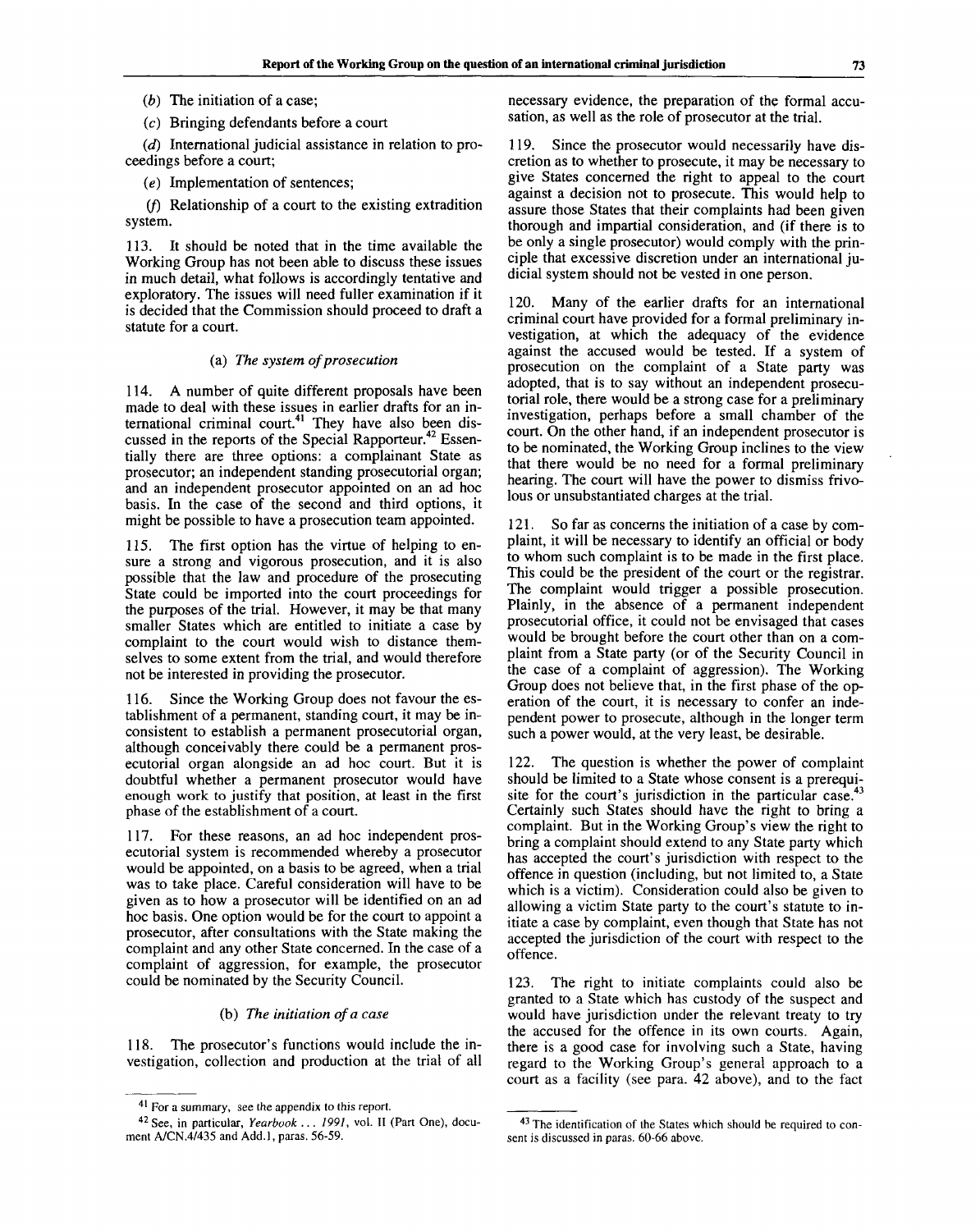that the cooperation of that State would necessarily be required if a trial was to proceed.

124. If States other than those whose consent is required for the court to have jurisdiction are empowered to bring a complaint, some preliminary procedure will need to be instituted to ensure that the necessary consent has been or will be given before further steps are taken. This would be a registry function. Provided the jurisdictional rules are clear, that function should not involve significant difficulties, but the court could be empowered to resolve difficulties or uncertainties by some form of *in camera* proceeding at which the relevant States would be represented.

125. When the complaint is lodged, it will be examined by an independent prosecutor appointed on an ad hoc basis. The prosecutor will, if appropriate, issue a formal accusation charging the alleged offender with the commission of a specific crime which falls within the jurisdiction *ratione materiae* and *ratione personae* of the court.

### (c) *Bringing defendants before a court*

126. Since a court will not try an accused person *in absentia* (see para. 112 above), in the case where the accused is not in the custody of the State which initiated the complaint it will be necessary to take steps to bring the accused before the court. Inevitably, the nature of those steps will differ depending on whether the accused is present in a State party to the statute, whether or not it has accepted the jurisdiction of the court with respect to the offence, or in a third State. The present discussion is a preliminary one, and in drafting a statute further attention will need to be given to each of these situations, taking into account any guidance received from the General Assembly in relation to the various issues.

127. In his tenth report, the Special Rapporteur recommended that the statute of a court should provide that the handing over of the subject of criminal proceedings to the court was not to be regarded as extradition.<sup>44</sup> This was on the basis that, since that State is a party to the statute, the international court is not to be equated to a foreign court, but can be treated for these purposes as if it were a court of the transferring State. This approach is appealing since it would facilitate the court's obtaining jurisdiction over the accused in the simplest and most direct manner possible. It would also avoid the need for any provisions dealing with the issue of extradition.

128. That approach had previously been adopted in the 1943 London International Assembly draft Convention for the Creation of an International Criminal Court,<sup>45</sup> and implicitly in the revised statute for an international criminal court, prepared by the 1953 United Nations Committee on International Criminal Jurisdiction.<sup>4</sup>

129. However, it would present difficulties, at least for some countries, for two kinds of reasons. The first re-

<sup>45</sup> See footnote 38 above.

lates to the problem of securing the fundamental rights which are protected, for example, by standard extradition arrangements. Although an international court might not be a foreign court, at least *vis-a-vis* the parties to its statute, it would not be a domestic court of a State either. Thus the arrangements that might be appropriate when transferring cases or handing over subjects within a single judicial system would not necessarily be appropriate for an international court. Moreover, the primary need is to gain and maintain the confidence of States in a court. To do this, it would need to be shown that the standard safeguards provided for in extradition treaties were complied with, one way or another, in relation to the court.

130. In the case of extradition, the requested State generally needs to be able to assure itself *(a)* that a punishable offence is involved (double criminality); *(b)* that there are no substantial grounds for believing that the request has been made for the purpose of punishing a person on account of race, religion, nationality, political opinion, sex or social status;  $(c)$  that the principle of double jeopardy would not be violated by the extradition; *(d)* that the person has not become immune from prosecution for any reason (lapse of time, amnesty); *(e)* that the person will only be charged with the offence in respect of which the extradition is granted (specificity); and (f) that if the accused has already been tried in ab*sentia* sufficient notice was given of the trial and a sufficient opportunity for the defence.

131. In the case of an international criminal court such as is envisaged, requirements *(a)* and *(e)* with respect to double criminality and specificity will be irrelevant, because the person will be charged with a specified crime or crimes falling within the jurisdiction of the court, as defined by treaties in force. Requirement regarding trials *in absentia* will also not be relevant, since the court will not be empowered to try persons *in absentia* (see para. 112 above). Provided that a satisfactory rule about double jeopardy is contained in the court's statute, no problem is likely to be created by requirement  $(c)$ . The remaining two requirements *(b)* and *(d)* could safely be left to be determined by the requested State, as it would not undermine the idea of mutual support for a court on the part of the States parties to its statute.

132. The second difficulty is that in some States it might be constitutionally difficult, or even impossible, to consider an international court as a domestic court, or to seek to equate the two, because local constitutional requirements would simply not be met. Rather than risking additional difficulties by such a provision, it seems best to treat the court for these purposes as *sui generis,* that is to say neither foreign nor domestic, and to deal with the particular problems of transfer on their merits.

133. In other words, it seems that it will be necessary for the statute of a court to include provisions on the minimum requirements for transfer. *Vis-a-vis* the parties to the statute, these arrangements could be set out in an annex or an associated agreement, which would be binding *ipso facto* on such States. *Vis-a-vis* third parties, it may have to be done by way of something equivalent to an extradition agreement, or by agreement in the particular case. The parties to the statute could also be encour-

<sup>44</sup> See alternative A of the possible draft provision, *Yearbook . . . 1992,* vol. II (Part One), document A/CN.4/442, sect. E.

<sup>46</sup> See footnote 9 above.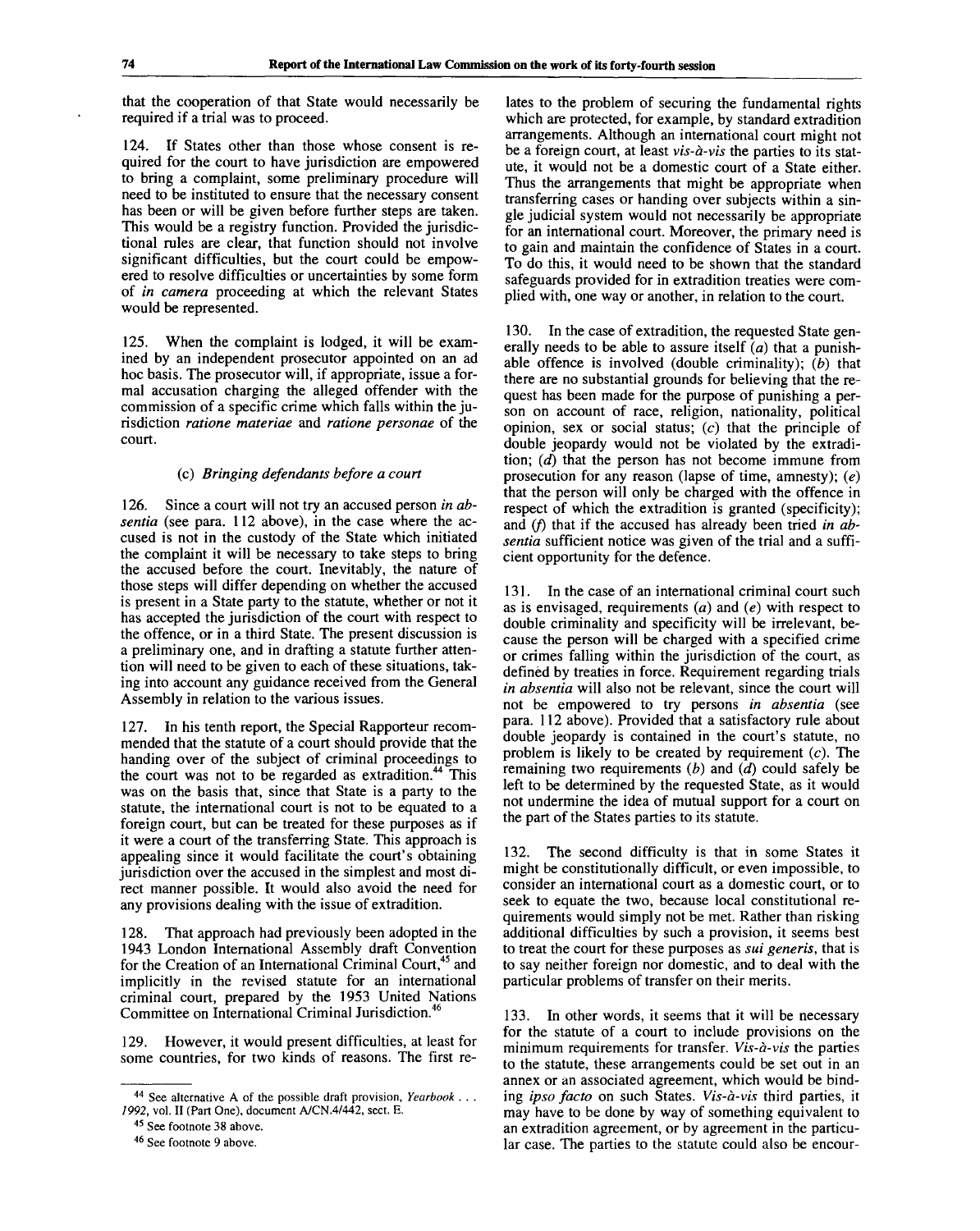aged to make provision in their own bilateral extradition treaties for the handing over of the accused to the court.

134. The handing over arrangements to be included in an annex could be drafted in positive, negative or the more traditional "mixed" form:

*(a)* The positive approach would involve listing the grounds for handing over, and would exclude all or most grounds for refusal since adequate procedural safeguards would be built into the statute itself;

*(b)* Alternatively, the negative approach could be limited to a broad obligation to assist in handing over the subjects of criminal proceedings, together with a list of grounds which could not be cited for denying transfer. Such a list of unacceptable grounds would include the requested State regarding the offence for which transfer is sought as a political offence; and the nationality of the person whose hand-over is requested. This is essentially the approach taken in the United Nations draft Convention on the Establishment of an International Penal Tribunal for the Suppression and Punishment of the Crime of Apartheid and Other International Crimes.<sup>4</sup>

(c) Finally, it would be possible, and may be prudent, to draft standard extradition-type provisions, including a list (as in subpara. *(b)* above) of grounds for refusal which are specifically excluded.

135. The means by which transfer could be requested will in part depend on the nature of the prosecution arrangements. At the least, such a request must be from an authority expressly designated in the statute, must be in writing, must contain as accurate a description as possible of the person sought, and must specify the offence and the evidence, which must be *prima facie* sufficient to justify putting the accused on trial. The requested State would be empowered, and if necessary required, to place an accused person under provisional arrest pending completion of the process of transfer.

#### (d) *International judicial assistance in relation to proceedings before a court*

136. In the normal preparation, investigation and prosecution of a criminal case with transnational elements there is a need for mutual assistance between States to facilitate the judicial process. Thus, there exists a network of mutual assistance arrangements and many treaties between States on a bilateral, regional and multilateral level. The term "mutual assistance" or "mutual legal assistance" is preferred to "judicial assistance" since the assistance is wider than assistance in judicial matters. However, the assistance in the case of an international criminal court would be, as it were, "one-way" assistance to the court rather than reciprocal assistance, and it would always be related to proceedings, actual or proposed, before the court. The term ' 'international judicial assistance" is accordingly used here.

137. If there is a need for a regime of mutual legal assistance between States in the prosecution of a criminal case, that need is even stronger in the case of a new international judicial body such as is envisaged. Apart from its novelty, the court will lack many of the features present in the criminal justice systems of States, and not least the institutional machinery which facilitates mutual assistance between States.

138. The assistance the court will require of States parties to its statute will include matters such as  $(a)$  locating and providing the addresses of those involved; *(b)* taking testimony or statements in the requesting State or elsewhere; (c) producing or preserving judicial and other documents, records or pieces of evidence; *(d)* serving judicial and administrative documents and *(e)* authenticating documents. Such assistance may also be required from States which are not parties, although obviously this will have to be dealt with on a separate, and possibly case-by-case, basis.

139. There are three options in relation to international judicial assistance: a general facilitating provision in the statute; a general provision supplemented by a nonexclusive list of matters with respect to which assistance could be sought; or a full-scale treaty on judicial assistance, annexed to the statute of a court.

140. The first approach is general and simply calls for a provision in the court's statute based on an article found in most international conventions dealing with the suppression of a particular crime. For example, article 11, paragraph 1, of the Convention for the Suppression of Unlawful Acts against the Safety of Civil Aviation (the Montreal Convention) provides:

#### *Article 11*

1. Contracting States shall afford one another the greatest measure of assistance in connection with criminal proceedings brought in respect of the offences. The law of the State requested shall apply in all cases ...

141. The virtue of a formulation such as this is its simplicity and generality. It imposes a simple obligation to grant "the greatest measure of assistance" without specifying the particular types of assistance. It would therefore be open to a court to seek any type of assistance from a State party, provided it is in connection with criminal proceedings brought in respect of offences within the court's jurisdiction. The term "proceedings" is not confined to the trial itself. Having regard to the generality of the phrase "in connection with", it would also cover investigations leading up to the trial. The Montreal Convention has been so interpreted in practice. However, if there is any doubt about this matter, the formulation could be amended to read "in connection with criminal investigations relating to and proceedings in respect of crimes within the court's jurisdiction."

142. Another advantage of the general approach is that it avoids the need specifically to list the kinds of assistance being sought, and the establishment of a regime to govern the granting of such assistance, including difficult questions such as the grounds for refusing assistance.

<sup>&</sup>lt;sup>47</sup> See "Study on ways and means of ensuring the implementation of international instruments such as the International Convention on the Suppression and Punishment of the Crime of Apartheid, including the establishment of the international jurisdiction envisaged by the Convention", document E/CN.4/1426, p. 21.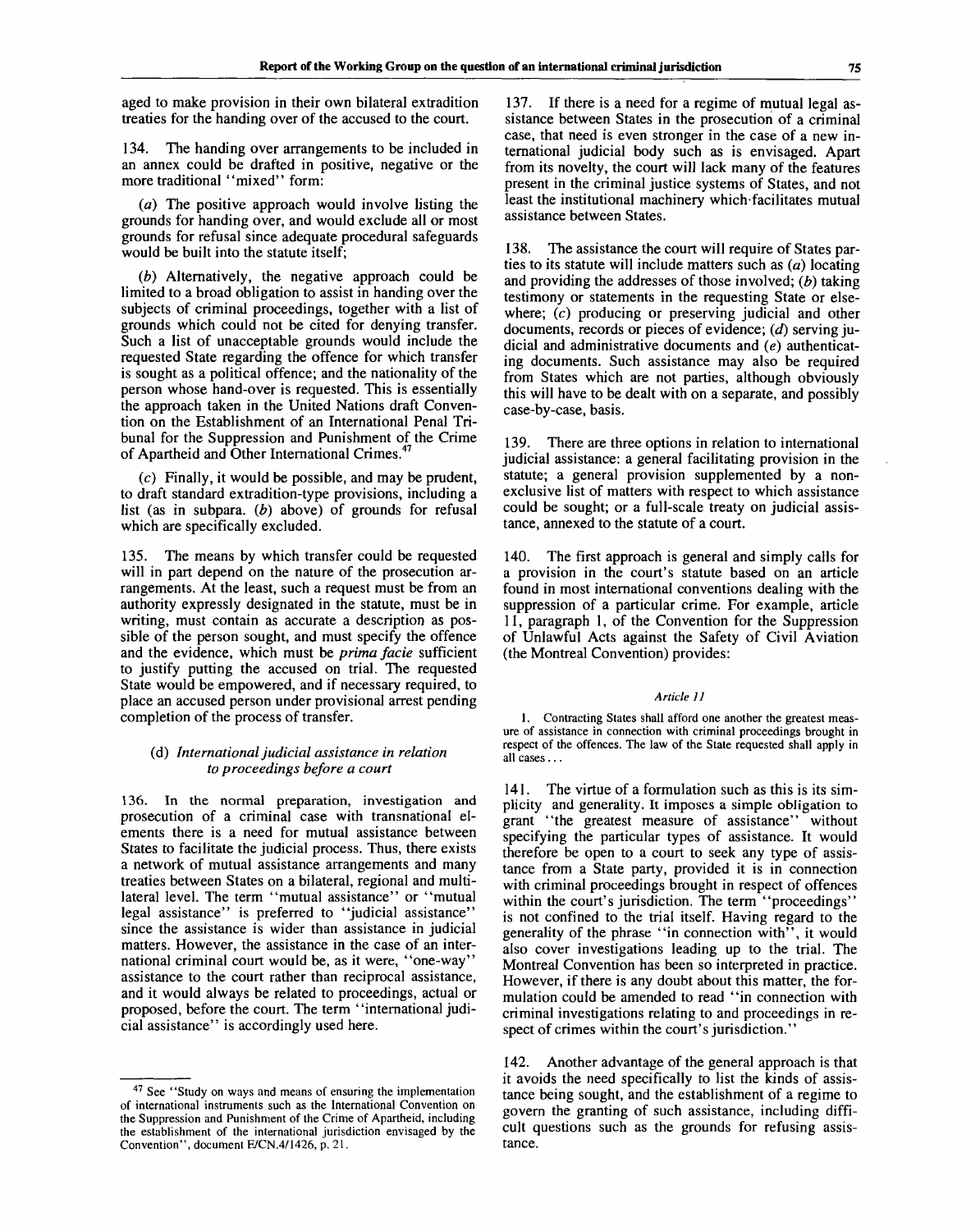143. The greatest drawback in the simple, general approach is that its lack of detail and its failure to deal with nuances may be exploited by a requested State which is unwilling to cooperate with the court. This could happen because, in the Montreal Convention formulation, the second sentence makes the law of the requested State applicable in relation to all matters pertaining to a request. Thus, such a State could deny a request for assistance on the ground that its law does not provide for the granting of the assistance sought, or that even if its law does so provide, some particular condition for the granting of the request has not been fulfilled. However, while it is true that in a treaty regime for mutual assistance the law of the requested State is dominant, there will inevitably be treaty provisions which qualify the operation of that law.

144. The second option would involve supplementing a general provision (such as art. 11 of the Montreal Convention) by listing non-exhaustively the matters in respect of which assistance may be sought from States parties, and possibly—though no obligation could be imposed in this respect—from non-parties. The list could be drafted so as to include both specified matters and also "any other matter agreed upon by the court and a State party".

145. While this approach would ensure agreement between the court and States parties on certain identified matters in respect of which assistance may be sought, it has the same disadvantage as the first option of yielding unqualified application to the law of the requested State.

146. The third option is the most difficult to draft but may be the best, certainly in the longer term. It would involve the adoption of a treaty on mutual assistance between States parties, which could form an annex or protocol to the statute. It is not the purpose of this report to deal with the detailed content of such a treaty. However, some comments may be made on the issues that would have to be faced in drawing it up.

147. In the first place, the treaty would identify the matters in respect of which assistance could be sought. For example, it could provide as follows:

"Assistance shall include, but not be limited to:

 $''(a)$  locating and providing the addresses of those involved;

 $''(b)$  taking testimony or statements in the requesting State or elsewhere;

 $f(c)$  producing or preserving judicial and other documents, records or pieces of evidence;

 $''(d)$  serving judicial and administrative documents;

 $" (e)$  authenticating documents."

148. The utility of such a treaty or protocol, however, would be primarily that it defined the parameters of assistance, and in particular that it would limit the possible excuses for not giving assistance. For example, there is usually a provision in mutual assistance treaties on their non-applicability to military offences and, sometimes, political offences. Such a provision would obviously be inappropriate in the present context.

149. The most difficult issue would be to identify the circumstances in which requests can be refused by the requested State, in other words, the circumstances in which the requested State would have discretion as to the granting of the assistance.

150. In normal bilateral mutual assistance treaties, the grounds on which a requested State may deny a request include  $(a)$  when the person to whom the request relates has already been convicted or acquitted by a final judgement of a court in the requested State, and *(b)* when it considers that the execution of the request is likely to prejudice its sovereignty, security or similar essential interests. No doubt the former provision might be appropriate (although the *non bis in idem* provision in the statute should be drafted in such a way that the problem would not arise). Having regard to the purposes and potential jurisdiction proposed for a court, the latter provision is less appropriate. If some "safety-valve" is required allowing a refusal of judicial assistance, it should be on much more limited grounds, for example, the security of the State concerned.

151. Mutual assistance treaties quite often include other matters in respect of which a requested State reserves the right not to grant assistance. It would, however, be necessary to confine such matters to a minimum.

152. Other provisions in the treaty could relate to:

 $(a)$  the identification of a central authority in the requested State and of an officer of the court (presumably the registrar or a prosecutor) to whom and by whom requests for assistance would be made;

*(by* the execution of the request for assistance, and the law governing execution. Generally speaking, that law would be the law of the requested State, since it will be necessary for various steps, including legal steps, to be taken by the authorities of that State. However, the treaty or protocol could provide a particular method for executing the request, which would become part of the law of the requested State through its accession to the statute or through enabling legislation;

 $(c)$  the content of the request;

*(d)* the circumstances in which a person who is in custody in the requested State may appear as a witness at the court;

*(e)* costs;

(/) confidentiality of information in the request and provided pursuant to the request;

*(g)* whether there should be rules to make the giving of testimony compulsory in either the requested State or in the court, that is to say, whether a witness would be obliged to give testimony which he or she would have a right to refuse to give under the law of the requested State. Of course proceedings in the court would comply with the guarantee against self-incrimination in article 14, paragraph 3 *(g),* of the International Covenant on Civil and Political Rights, so that problems of this kind would be reduced, if not eliminated;

*(h)* the language in which requests are to be made;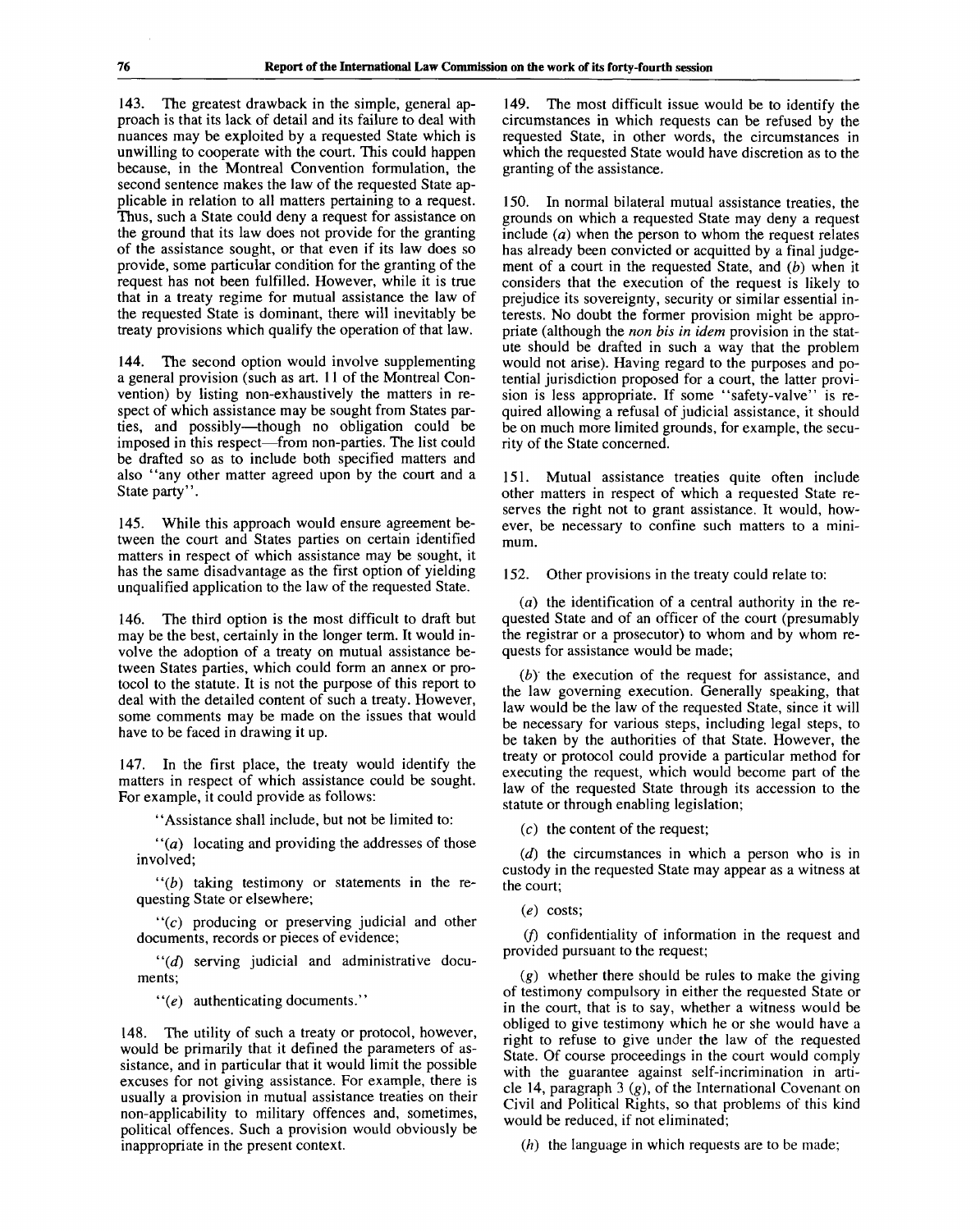$(i)$  safe conduct or immunity from prosecution of persons who give testimony before the court pursuant to the treaty.

153. In relation to some of these matters, for example, items  $(d)$ ,  $(f)$  and  $(i)$ , there will need to be a concordance between the provisions in the treaty or protocol and the arrangements for the court to be located in a host country. Thus, it may be that the best option for international judicial assistance in the first phase of the court's existence would be the second option discussed (see paras. 144 and 145 above), on the basis that the third option could be dealt with once the administrative arrangements for the court had been concluded and implemented.

#### (e) *Implementation of sentences*

154. The central issue here is who will be responsible for the monitoring and implementation of sentences. In principle, the monitoring authority should be the court. However, there is a difficulty with that choice if the court is not a standing body, and arrangements would need to be made, perhaps in rules made under the statute, for applications to the court to adjust the penalty, for example by the granting of parole or compassionate release in appropriate circumstances. In any event, the statute would no doubt provide that States parties should do their utmost to assist the court in the implementation of sentences, including in the pursuit of the proceeds of crime which were the subject of confiscation.

155. The most common form of sentence will be imprisonment, and this raises the question of the place where sentence will be served. The most obvious solution would be for sentences to be served in the penal institutions of the complaining State, under conditions not less favourable to the prisoner than those provided in the United Nations Standard Minimum Rules for the Treatment of Prisoners.<sup>48</sup>

156. It may be that smaller States will be concerned that such a provision would simply postpone to the stage of implementation of sentences the very problems which have led them to call for an international criminal court in the first place. Other alternatives would be for sentences to be served in the penal institutions of another State party, or in a facility of the host State made available for the purpose. The idea of establishing a specifically international prison facility is unacceptable on the grounds that it would be too costly and would not be justified by the number of prisoners.

157. Even if the court does not have its own prison facility, the issue arises whether it should maintain some staff to supervise the implementation of sentences—a form of international control commission, which might be a very small entity. An alternative would be for the entire implementation of sentences to be assigned to a particular State, such as the State which has initiated proceedings before the court. Again, however, certain States support an international criminal court out of a desire to distance themselves from the offence, the offender or the trial proceedings, and it may be doubtful whether they would accept such an approach.

#### (f) *Relationship of a court to the existing extradition system*

158. The issues raised under this heading relate to the right of States parties to extradition treaties which adopt the *aut dedere aut judicare* approach, to demand extradition and, in the alternative, to have the accused handed over to their competent authorities for prosecution. To take an example, article 7 of the Convention for the Suppression of Unlawful Acts against the Safety of Civil Aviation provides that:

#### *Article* 7

The Contracting State in the territory of which the alleged offender is found shall, if it does not extradite him, be obliged, without exception whatsoever and whether or not the offence was committed in its territory, to submit the case to its competent authorities for the purpose of prosecution

159. This provision has to be read in conjunction with article 5, which provides that each Contracting State must:

. . . take such measures as may be necessary to establish its jurisdiction over [the offence in question]... in the case where the alleged offender is present in its territory and it does not extradite him pursuant to article 8. . .

160. The two questions that arise with respect to such provisions are, first, that of their relationship to the jurisdiction of the suggested international criminal court and, secondly, that of multiple requests for extradition.

161. According to the approach taken in this report, an international criminal court would be complementary to the existing system of national courts. As between States parties to the statute of a court, the system for handing over the accused could be made complementary to the existing "try or extradite" regime. That is to say, States parties which had accepted the jurisdiction of the court with respect to a given offence would accept that the court was a valid third alternative to extradition or prosecution before its own courts. The statute could go further and provide that a State which had accepted the jurisdiction of the court with respect to an offence is obliged to hand over the accused to the court, at the request of another State party which had accepted the same obligation. Unless the General Assembly were to indicate some other preference, the Working Group would be inclined to recommend such a provision.

162. However, it seems clear that States parties to the statute which have not accepted the jurisdiction of an international court with respect to an offence could not compel trial in the court, and it may be that with respect to such States the existing extradition arrangements should be left to operate in accordance with the terms laid down. Certainly this must be the position *vis-a-vis*

<sup>48</sup> See Lrnited Nations, *First United Nations Congress on the Prevention of Crime and the Treatment of Offenders, Geneva, 22 August-3 September 1955: Report prepared by the Secretariat* (Sales No. 1956.IV.4), annex I, pp. 67-73.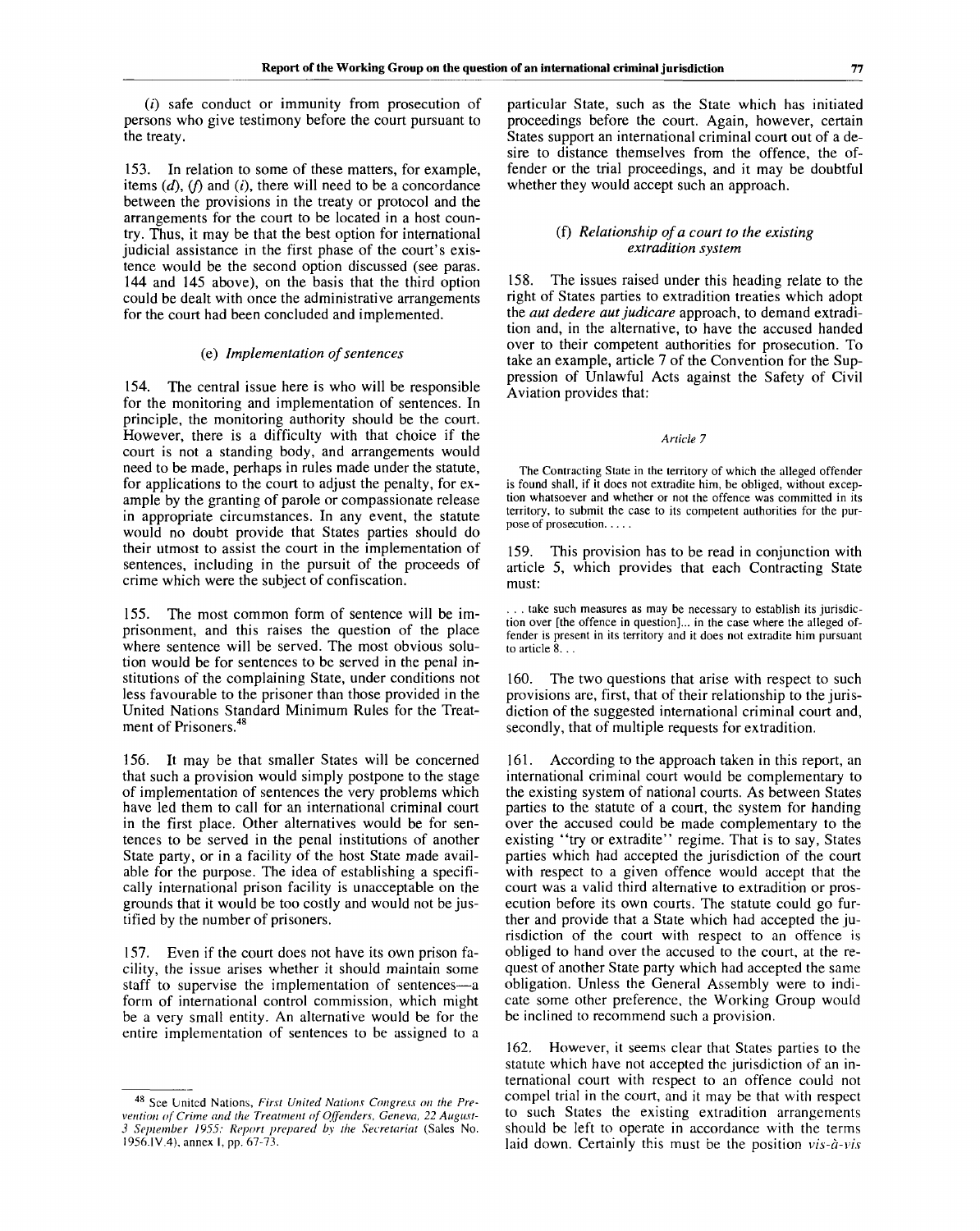States not parties to the statute. Such States would remain free to insist on the application of the "try or extradite" regime as at present, although they would retain the option of consenting ad hoc to the jurisdiction of the international court in the particular case. To avoid difficulty, it should be provided that such consent needs to be given expressly and in writing.

163. In the event of multiple requests from States, including from States which have accepted the jurisdiction of an international court, or from the court itself, the requested State would presumably remain free, as at present, to choose which request to accept. However, it would be possible to modify this position so far as States parties to the statute are concerned.

164. For example, consideration should be given to the provision of non-binding guidelines to assist requested States in choosing among multiple and conflicting re-

quests.<sup>49</sup> Such guidelines would not impose obligations on the requested State and, in addition to any intrinsic usefulness, they could provide support for a State acting in accordance with them *vis-a-vis* a State with other priorities.

165. It is not necessary to explore in detail the content of such guidelines at this stage, except to say that a State party to the statute should at least be under an obligation to give "special consideration" to trial in the international court at the request of another State party.

#### **Appendix**

### **TABLE OF SELECTED PROPOSALS FOR THE PROSECUTION/COMPLAINTS MECHANISM OF AN INTERNATIONAL CRIMINAL COURT**

| 1. ILA draft statute of the International Penal Court (1926) <sup>a</sup>                                                                                                 | Only States parties may be prosecutors (art. 24). The leave of the<br>Court is required for service of a charge, with the Court having<br>power to dismiss cases of an unsubstantial character, etc. (art. 25).                                                                                                                                                                                                                                                                                                                                                                                                                                                                                                                                                                                                                                                                                                                                                                                                                                                                                                                                                                                 |
|---------------------------------------------------------------------------------------------------------------------------------------------------------------------------|-------------------------------------------------------------------------------------------------------------------------------------------------------------------------------------------------------------------------------------------------------------------------------------------------------------------------------------------------------------------------------------------------------------------------------------------------------------------------------------------------------------------------------------------------------------------------------------------------------------------------------------------------------------------------------------------------------------------------------------------------------------------------------------------------------------------------------------------------------------------------------------------------------------------------------------------------------------------------------------------------------------------------------------------------------------------------------------------------------------------------------------------------------------------------------------------------|
| International Association for Penal Law, draft Statute for the<br>2.<br>Creation of a Penal Chamber of the International Court of Justice<br>$(1928,$ revised $1946)^{b}$ | The draft Statute provides for a preliminary inquiry by selected<br>judges of the court (arts. 16-17); proceedings may be commenced<br>by the Security Council, or by a State acting under the authority of<br>the Security Council (art. 20). Only States may bring a complaint<br>to the Security Council (arts. 21-22). The Security Council can ap-<br>point its own prosecutor or leave the presentation of the case to the<br>State concerned (art. 25).                                                                                                                                                                                                                                                                                                                                                                                                                                                                                                                                                                                                                                                                                                                                  |
| 3. Convention for the Creation of an International Criminal Court,<br>Geneva, 16 November 1937 <sup>c</sup>                                                               | States parties are entitled to commit an accused to trial before the ln-<br>ternational Criminal Court rather than their own courts (art. 2).<br>The committing State is to conduct the prosecution unless the vic-<br>tim State or, failing that, the State where the crime was committed<br>elects to prosecute (art. 25, para. 3). Provision is made for inter-<br>vention by any State entitled to seize the Court (art. 26).                                                                                                                                                                                                                                                                                                                                                                                                                                                                                                                                                                                                                                                                                                                                                               |
| 4. London International Assembly, Draft Convention for the Crea-<br>tion of an International Criminal Court (1943) <sup>a</sup>                                           | States parties are entitled to commit an accused to trial before the ln-<br>ternational Criminal Court rather than their own courts (art. 4,<br>para. 1). A State party which is or whose national is the victim of a<br>war crime may request the prosecuting authority of the Court to<br>summon the accused (art. 4, para, 2). That authority is the United<br>Nations Procurator General, chosen by the Court (art. 21, para. 1);<br>The Procurator General may be assisted in respect of specific cases<br>by an officer appointed by the State party concerned (art. 21, para.<br>3). The Procurator General's functions include the power to com-<br>mence prosecutions "on his own authority" (art. 22, para. 1 (f)).<br>In the case of an accused committed to trial at the request of a<br>State party under art. 4, para. 2, there is a form of committal pro-<br>ceeding before the Court (art. 31), in which the Procurator General<br>participates and gives advice (art. 31, para, 4). Thereafter the<br>prosecution is conducted by the Procurator General (art. 31,<br>para. 6). States have rights of intervention, including participation<br>in oral proceedings (art. 32). |

<sup>&</sup>lt;sup>49</sup> See art. 6, para. 2, of the draft Code, as provisionally adopted on first reading *(Yearbook . . . 1991,* vol. II (Part Two), which provides that "special consideration" should be given, in the case of multiple requests, to the State in whose territory the offence was committed. That provision does not of course regulate priorities *vis-a-vis* a request for handing over the subject for trial by an international criminal court, see art. 6, para. 3.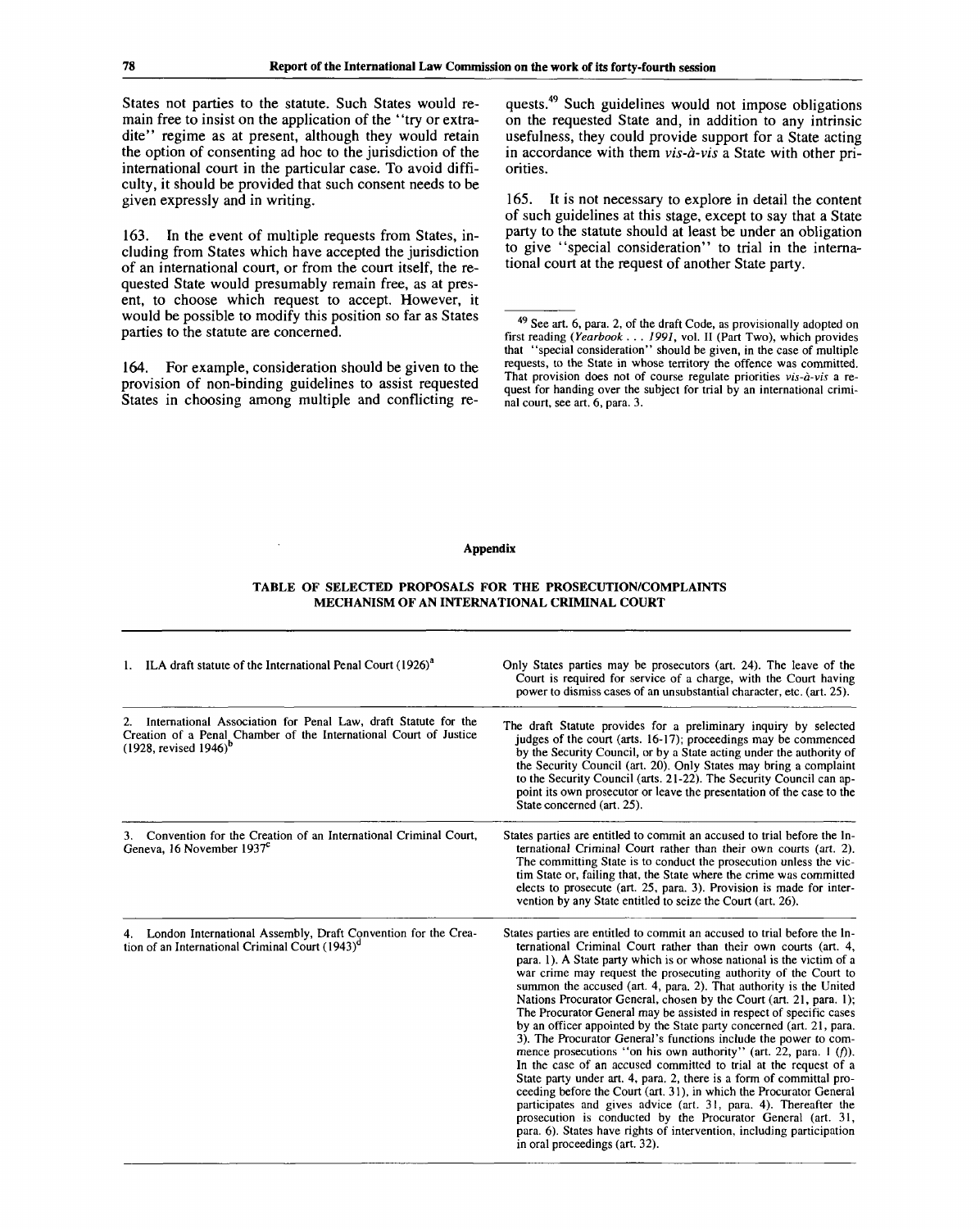| 5. France, draft proposal for the establishment of an international<br>criminal court $(1947)^e$                                                                                                                                     | The French draft envisaged, for State crimes, a prosecution (parquet)<br>responsible for instituting proceedings, in liaison with the Security<br>Council, although with some (undefined) power of initiative left to<br>States parties concerned. For crimes other than State crimes, the<br>system of the 1937 Convention (see item 3 above) was suggested.                                                                                                                                                                                                                                                                                                                                                                                                                                                                                                                                                                                                                                                                                                                                                                                                                                                                                                                                                     |
|--------------------------------------------------------------------------------------------------------------------------------------------------------------------------------------------------------------------------------------|-------------------------------------------------------------------------------------------------------------------------------------------------------------------------------------------------------------------------------------------------------------------------------------------------------------------------------------------------------------------------------------------------------------------------------------------------------------------------------------------------------------------------------------------------------------------------------------------------------------------------------------------------------------------------------------------------------------------------------------------------------------------------------------------------------------------------------------------------------------------------------------------------------------------------------------------------------------------------------------------------------------------------------------------------------------------------------------------------------------------------------------------------------------------------------------------------------------------------------------------------------------------------------------------------------------------|
| United Nations Secretary-General, draft Convention on the<br>6.<br>Crime of Genocide $(1947)^T$                                                                                                                                      | Annex I. Establishment of a Permanent International Criminal<br>Court for the Punishment of Acts of Genocide. This is largely<br>based on the 1937 Convention (see item 3 above). A State may re-<br>quest the trial for genocide of an individual in its custody (art. 2,<br>para. 1); either the Economic and Social Council or the Security<br>Council is to decide on committal and to designate a prosecutor(s)<br>(art. 2, para. 3) and the same body may withdraw the prosecution<br>(art. 25).                                                                                                                                                                                                                                                                                                                                                                                                                                                                                                                                                                                                                                                                                                                                                                                                            |
|                                                                                                                                                                                                                                      | Annex II. Establishment of an ad hoc International Criminal Court<br>for the Punishment of Acts of Genocide. The prosecution system is<br>essentially the same as under annex I.                                                                                                                                                                                                                                                                                                                                                                                                                                                                                                                                                                                                                                                                                                                                                                                                                                                                                                                                                                                                                                                                                                                                  |
| 7. France, draft Convention on Genocide submitted to the Sixth<br>Committee of the General Assembly (1948) <sup>8</sup>                                                                                                              | The International Criminal Court includes an International Prosecu-<br>tor's Office (art. 5), the composition of which is defined in an an-<br>nex. Indictments are addressed to that Office, which, after inquiry,<br>may commence proceedings before one or more judge-rapporteurs<br>$(art. 6)$ ,                                                                                                                                                                                                                                                                                                                                                                                                                                                                                                                                                                                                                                                                                                                                                                                                                                                                                                                                                                                                              |
| United Nations Committee on International Criminal Jurisdic-<br>8.<br>tion, Report and revised statute for an international criminal Court<br>$(1953)^n$                                                                             | The Committee rejected the right of the General Assembly or other<br>international organizations to commence proceedings. It discussed<br>(without agreeing on) a system of political screening of cases<br>(paras. 110-113). It proposed a preliminary investigation proce-<br>dure before some members of Court (on the Belgian model) (para.<br>120). The accused would have the right to be heard at the prelimi-<br>nary investigation, but not to present evidence (para. 121). The<br>Committing Chamber would have the power to order further in-<br>quiries (para. 122). A Belgian proposal enabling the complainant<br>State to appoint a prosecutor was narrowly adopted (paras. 123-<br>125). It should be noted that all proposals were tentative: the Com-<br>mittee "did not wish to give its proposals any appearance of final-<br>ity" (para. 154). In the Committee's revised draft statute for an in-<br>ternational criminal court, article 29 dealt with access to the Court<br>(and contained alternative provisions relating to political screen-<br>ing). Article 33 dealt with the Committing Chamber, article 34<br>with the role of Prosecuting Attorney. Article 43 empowered the<br>Court to decide on application by the Prosecuting Attorney on the<br>withdrawal of prosecutions. |
| 9. Foundation for the Establishment of an International Criminal<br>Court and International Criminal Law Commission, draft Statute for<br>an International Criminal Court (Wingspread Conference, September<br>1971; Bellagio, 1972) | Established both a Procurator and a Prosecution (art. 16). It would be<br>the duty of the Prosecution to initiate proceedings (art. 28,<br>para. 1), subject to the administrative supervision of the Procurator<br>(ibid., para. 2). The Procurator would present cases to the Court,<br>after they had been certified for trial by the Commission of Inquiry<br>(art. 29). Before certifying a case for trial, the Commission of In-<br>quiry would first conduct a full preliminary hearing (art. 30). Dis-<br>missal of case required the consent of the Court (art. 39, para. 1).                                                                                                                                                                                                                                                                                                                                                                                                                                                                                                                                                                                                                                                                                                                            |
| United Nations draft Convention on the Establishment of an<br>10.<br>International Penal Tribunal for the Suppression and Punishment of<br>the Crime of Apartheid and other International Crimes (1981) <sup>1</sup>                 | The Tribunal itself was responsible for prosecution (art. 5, para. 1).<br>Complaints were to be made to or initiated by the Procuracy<br>(art. 8, para. 1). Its Investigative Division would determine<br>whether a complaint was "manifestly unfounded" (ibid., para. 2),<br>but no complaint by a State party or a United Nations organ could<br>be deemed manifestly unfounded (ibid., para. 3). Another State or<br>intergovernmental organization could appeal to the Court against a<br>finding that a complaint was manifestly unfounded (ibid.). If it<br>was decided that the case should proceed, a "Prosecutorial Divi-<br>sion" would assume responsibility (art. 8, para. 5). A Procurator<br>would submit the case to the Court; but the complainant State<br>party or the relevant United Nations organ had certain independent<br>rights in case of delay (ibid., para. 6). The draft Convention pro-<br>vided for the office of Procurator (to be elected by States parties)<br>(art. 15, para. 2).                                                                                                                                                                                                                                                                                              |
| 11. ILA, draft Statute for an International Criminal Court (Paris,<br>$1984$ <sup>y</sup>                                                                                                                                            | The draft Statute provided for proceedings to be commenced by an<br>International Commission of Criminal Inquiry, on the complaint of<br>a State party which had conferred jurisdiction on the court (art.<br>24). It established the offices of Public Prosecutor (art. 25) and<br>Deputy Public Prosecutors (art. 26). Under article 27, the                                                                                                                                                                                                                                                                                                                                                                                                                                                                                                                                                                                                                                                                                                                                                                                                                                                                                                                                                                    |

International Commission of Criminal Inquiry would conduct a preliminary examination, before deciding whether to commence a

.<br>prosecution (art. 31